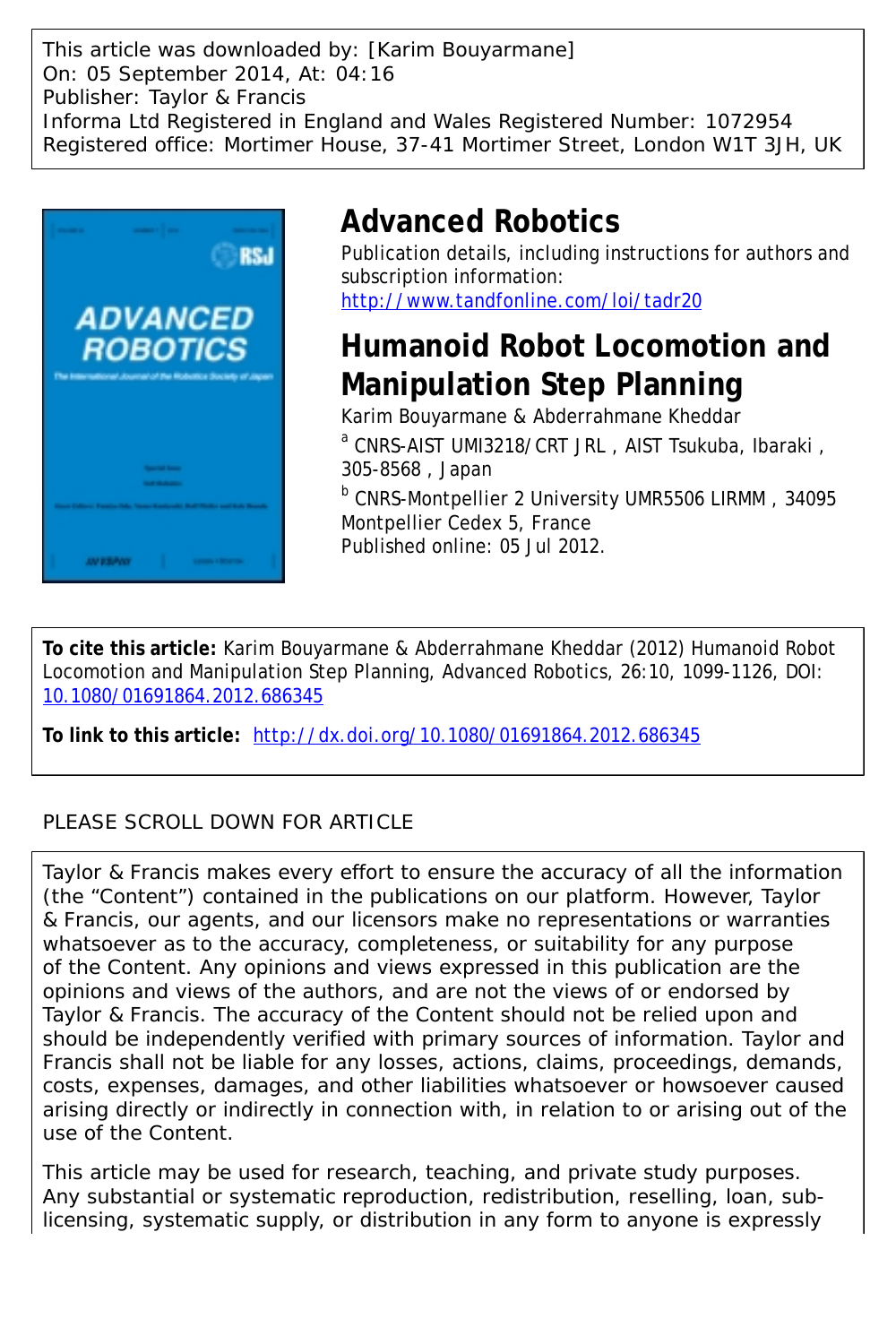forbidden. Terms & Conditions of access and use can be found at [http://](http://www.tandfonline.com/page/terms-and-conditions) [www.tandfonline.com/page/terms-and-conditions](http://www.tandfonline.com/page/terms-and-conditions)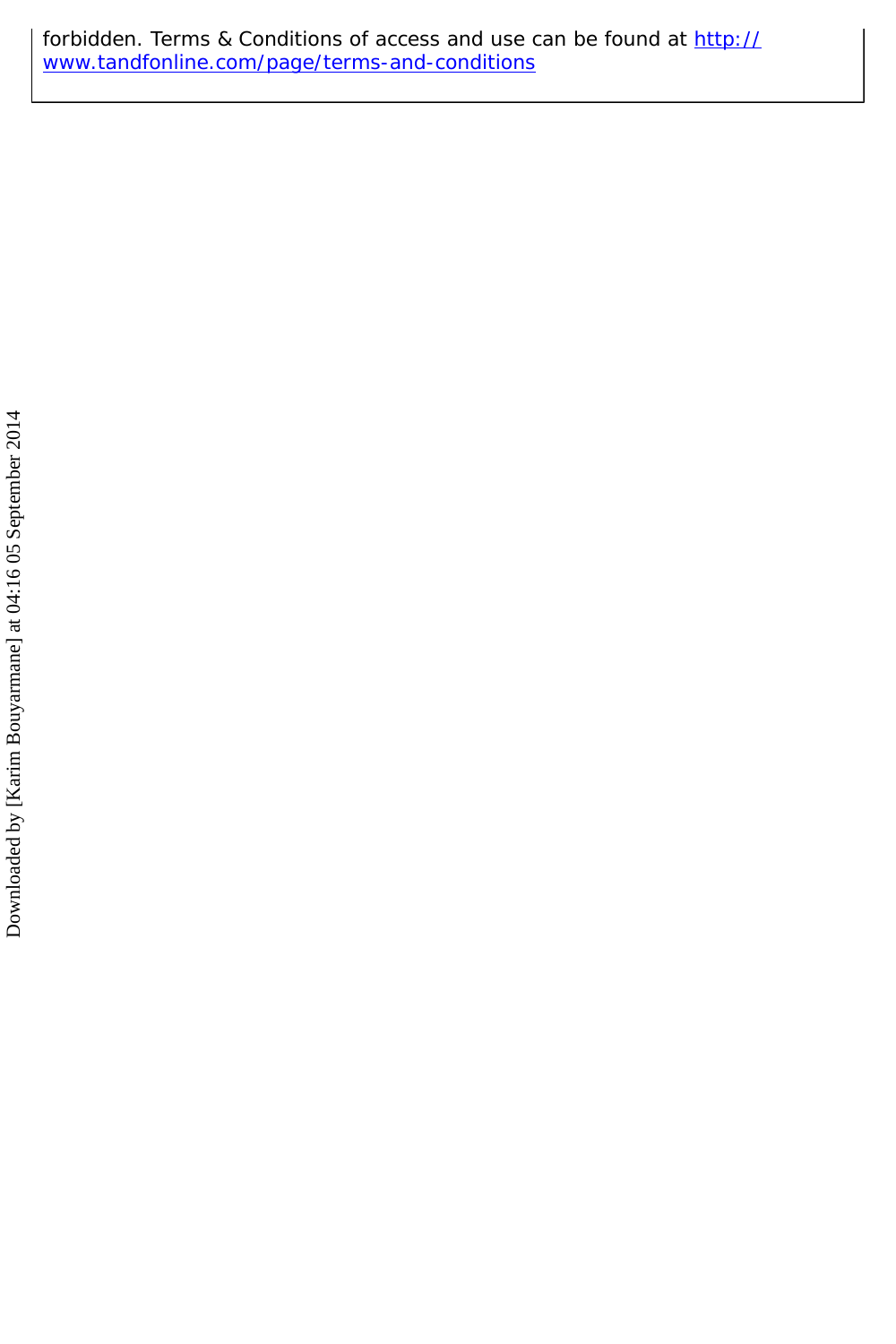

Full paper

# Humanoid Robot Locomotion and Manipulation Step Planning

Karim Bouyarmane\* and Abderrahmane Kheddar

CNRS-AIST UMI3218/CRT JRL, AIST Tsukuba, Ibaraki 305-8568, Japan; CNRS-Montpellier 2 University UMR5506 LIRMM, 34095 Montpellier Cedex 5, France

Received 23 August 2011; accepted 31 December 2011

#### Abstract

We aim at planning multi-contact sequences of stances and postures for humanoid robots. The output sequence defines the contact transitions that allow our robot to realize different kind of tasks, ranging from biped locomotion to dexterous manipulation. The central component of the planning framework is a best-first algorithm that performs a search of the contacts to be added or removed at each step, following an input collision-free guide path, and making calls to an optimization-based inverse kinematics solver under static equilibrium constraints. The planner can handle systems made of multiple robots and/or manipulated objects through a centralized multi-agent approach, opening the way for multi-robot collaborative locomotion and manipulation planning. Results are presented in virtual environments, with discussion on execution on the real robot HRP-2 in an example situation. 2012 Taylor & Francis and The Robotics Society of Japan

#### Keywords

humanoid robot, legged locomotion, dexterous manipulation, inverse kinematics, planning algorithm

# 1. Introduction

Biped locomotion, dexterous hand manipulation, dual-arm manipulation are examples of the many different skills that we expect from a humanoid robot, which in turn define as many respective motion planning problems that need to be solved in order to achieve autonomy for these systems. Despite looking different, all of these motions share a common feature in that they require sequentially establishing and breaking contacts to get from an initial configuration to a goal configuration. For example, a walking humanoid robot successively makes and breaks contacts between its feet and the ground in order to progress forward, and a hand dexter-

<sup>\*</sup> To whom correspondence should be addressed. Present address: ATR Computational Neuroscience Laboratories, 2-2-2 Hikaridai, Seika-cho Soraku-gun, Kyoto 619-0288, Japan; E-mail: karim.bouyarmane@atr.jp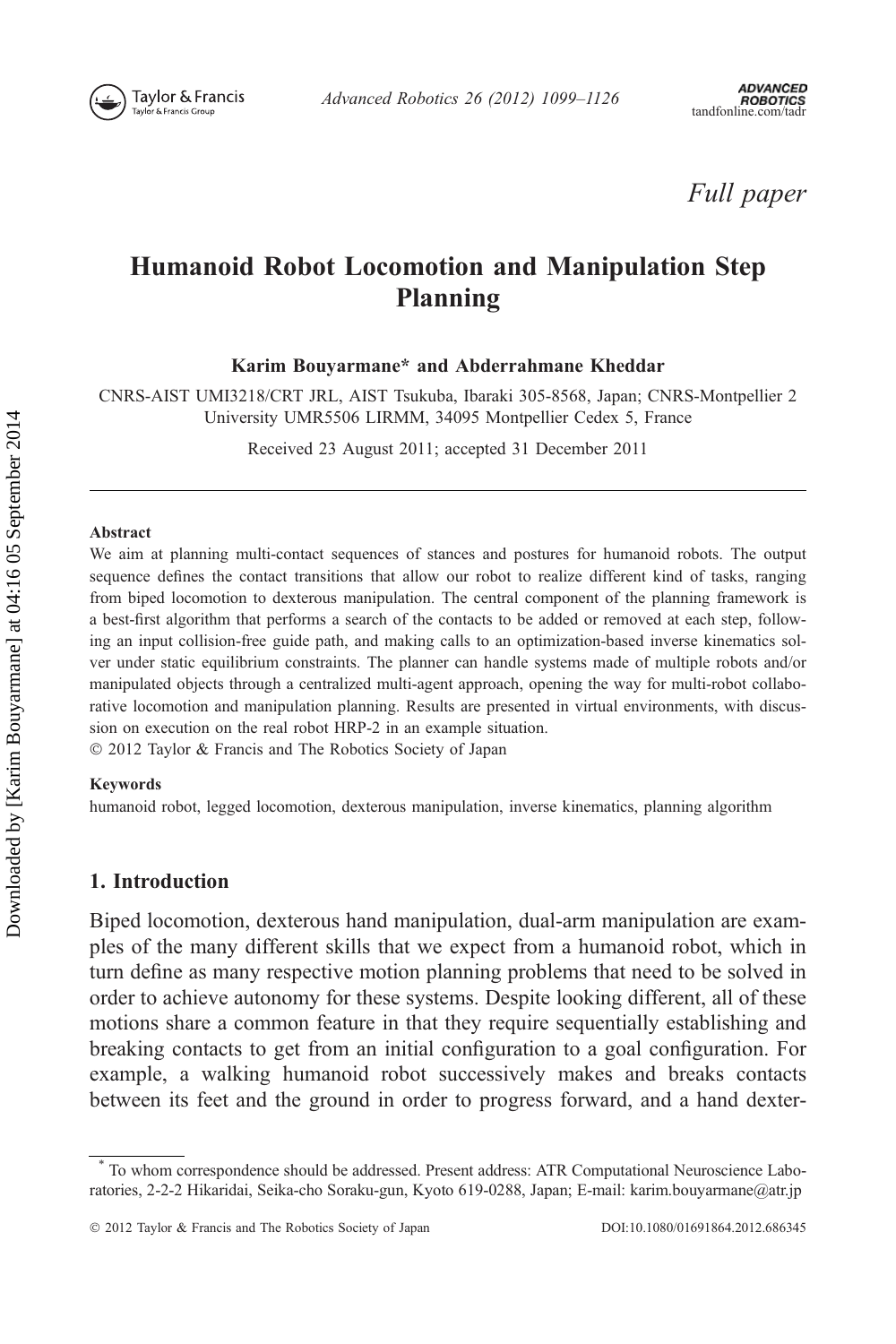ously manipulating an object successively makes and breaks contacts between the fingertips and the surface of the object in order to change its orientation.

Contact-before-motion is a planning approach that first plans the sequence of contacts that will be added or removed at each step of the motion, and then plans the continuous motion that will be made of elementary step motions on fixed contact configurations [1,2]. As opposed to the footstep planning problem [3–7], this approach focuses on non-gaited acyclic motion. It targets higher level "intelligence" of the robots by erasing the knowledge-based specification of a bipedal or quadrupedal gait. The two stages of contact-before-motion planning can either be interleaved, such as in multi-modal planning [8], or decoupled, such as in our previous tackling of the problem [1,9].

In this paper, following the decoupled strategy, we focus on the first stage: the planning of the sequence of stances and postures. Our contribution with regard to previous studies of this problem lies in the generalization of the framework to multi-robot, multi-object systems. This generalization allows for a common description and treatment of locomotion and manipulation problems, either for a single robot or for multiple collaborating robots. The approach retained for the multi-robot systems is a centralized one. Decentralized strategies such as prioritized planning [10,11] or fixed-path coordination [12] are not directly applicable since the nature of our planning is different and does not occur in the configuration space but rather in a different-nature set, made of elements called stances.

The algorithm we use is a best-first search algorithm that relies on an inverse kinematics-and-statics solver designed to generate static equilibrium configurations. These two modules are introduced as independent stand-alone modules, respectively, in [13,14]. In [15], we briefly present them in an integrated framework. This paper constitutes an extension of [15]. Our main added value to this previously published work is to detail how these elementary building blocks assemble together to yield the complete planning framework. We additionally tackle the problem of collision-avoidance, absent from these previous publications, and demonstrate how it can be integrated as a constraint in the generated postures. One last addition is to show how the results from this approach are actually used in dynamic simulation or on a real robot.

The rest of the paper is organized as follows. We first introduce the systems we consider and the definitions and notations that will help us formulate the problem in a general enough scheme (Sections 2 and 3). We then present the two main modules that make up the planner: the search algorithm (Section 4) and the inverse kinematics-and-statics solver (Section 5). Finally we present different results from the implementation and execution of the planner (Section 6), and discuss how to generate motions from these results (Section 7). In the Appendix section, Appendix A derives the gradients of the non-linear optimization constraints, Appendix B discusses the complexity of the algorithm, and Appendix C contains a synthetic overview of all the notations used throughout the paper.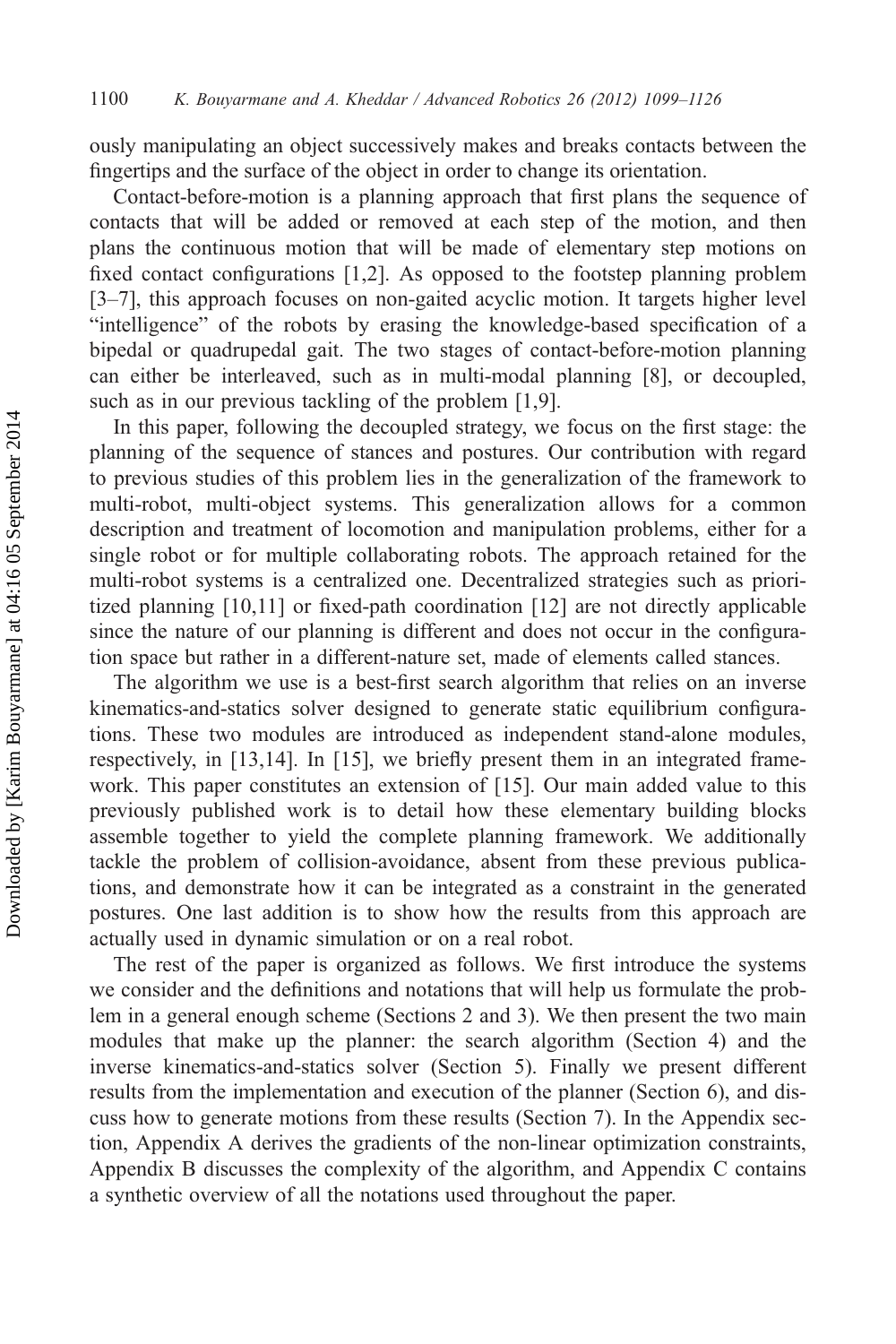# 2. Systems

The systems we consider are made of a number  $N$  of *entities*. An entity is either a fixed-base robot, a floating-base robot, or a rigid object. We also consider the environment as a particular case of an entity. The entities are indexed by  $r$  (for "robot") which varies in the set  $\{0, \ldots, N\}$ .  $r=0$  refers to the environment, while  $r \in \{1, \ldots, N\}$  is a robot or an object. For example, a humanoid robot is a floating-base robot, a dexterous hand is a fixed-base robot, a dual-arm robot is a fixed-base robot, etc. Rigid objects are particular cases of floating-base robot consisting of only one link, and the environment is a particular case of a fixedbase robot also consisting of one link. Each of these entities is represented as a kinematic tree, with the root node being either fixed or floating (see Fig. 1). For  $r \in \{1, \ldots, N\}$  we denote by  $q_r$  the configuration of the robot r (vector of generalized coordinates) and by  $C_r$  its configuration space. For  $r \in \{0, \ldots, N\}$  we denote  $L_r$  the number of links of the robot,  $\Theta_r$  the number of actuated degrees of freedom (DOF), and  $\theta_r \in \mathbb{R}^{\Theta_r}$  the vector of joint angles. For a rigid object or<br>the environment, we have  $L = 1$  and  $\Theta = 0$ . The links are indexed in the environment, we have  $L_r = 1$  and  $\Theta_r = 0$ . The links are indexed in  $\{0, \ldots, L-1\}$  with the link 0 being the root link and the joints are indexed in  $\{0,\ldots,L_r-1\}$ , with the link 0 being the root link, and the joints are indexed in  $\{1,\ldots,\Theta\}$ . Finally if r refers to a floating-base robot  $\mathcal{E} \in \mathbb{R}^3$  and  $\phi \in \mathbb{R}^4$  $\{1,\ldots,\Theta_r\}$ . Finally, if r refers to a floating-base robot,  $\xi_r \in \mathbb{R}^3$  and  $\phi_r \in \mathbb{R}^4$ <br>denote respectively the position and the unit-quaternion-parametrized orientation denote respectively the position and the unit-quaternion-parametrized orientation of the root link. As a summary  $(SE(3)$  is the special Euclidean group):

$$
C_r = \begin{cases} \mathbb{R}^{\Theta_r} & \text{if } r \text{ is a fixed-base robot} \\ \text{SE}(3) \times \mathbb{R}^{\Theta_r} & \text{if } r \text{ is a floating-base robot} \\ \text{SE}(3) & \text{if } r \text{ is a rigid object.} \end{cases}
$$
(1)

and



(a) Floating-base robot (b) Rigid object (c) Fixed-base robot (d) The environment

Figure 1. Kinematic trees. Red nodes are root nodes of fixed base entities. Green nodes are root nodes of floating base entities.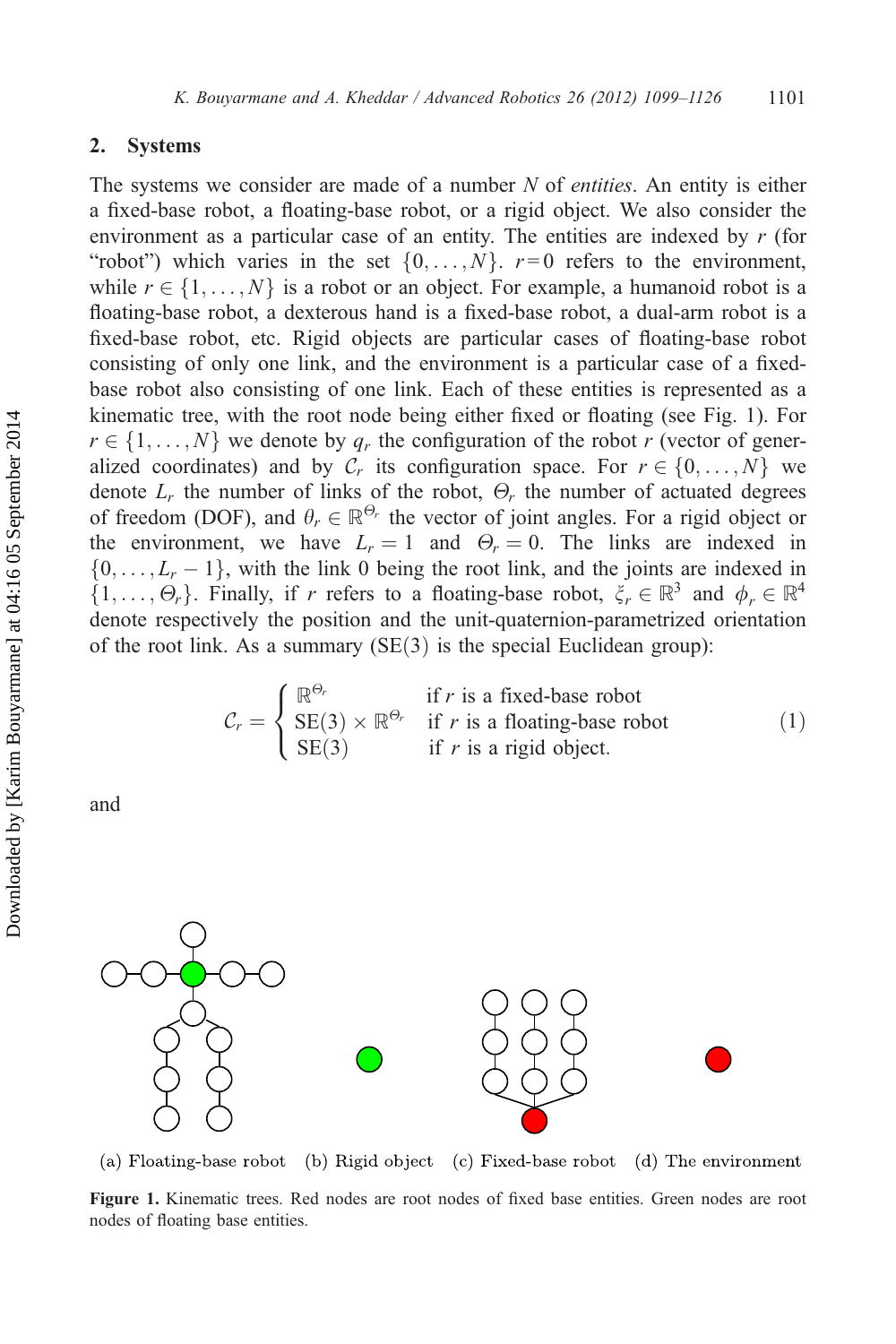$$
q_r = \begin{cases} (\theta_r) & \text{if } r \text{ is a fixed-base robot} \\ (\xi_r, \phi_r, \theta_r) & \text{if } r \text{ is a floating-base robot} \\ (\xi_r, \phi_r) & \text{if } r \text{ is a rigid object.} \end{cases}
$$
 (2)

For every link l of the entity r,  $\Omega_{r,l}(q_r)$ , and  $R_{r,l}(q_r)$  denote respectively the global-frame-expressed position and the orientation matrix of the link. Their expressions in the local frame of the root body are respectively denoted  $\Omega_{r,l}^0(\theta_r)$  and  $R^0(\theta)$  $R_{r,l}^0(\theta_r)$ .<br>We take

We take a centralized multi-agent approach, so all the robots and the objects in  $\{1, \ldots, N\}$  form one unique system, the configuration space of which is

$$
\mathcal{C} = \prod_{r=1}^{N} \mathcal{C}_r,\tag{3}
$$

and an element of  $\mathcal C$  is denoted q

$$
q = (q_1, \ldots, q_N). \tag{4}
$$

Let us now define the contact surface patches. For each entity  $r \in \{0, \ldots, N\}$ and each link  $l \in \{0, \ldots, L_r - 1\}$  we define a number  $S_{r,l}$  of planar surface<br>patches that cover the link. A surface is thus encoded into the triplet patches that cover the link. A surface is thus encoded into the triplet  $(r, l, s) \in \{0, \ldots, N\} \times \{0, \ldots L_r - 1\} \times \{1, \ldots, S_{r,l}\}\$ , but for short we will just<br>call it s. For each such surface s, we denote Q, its origin (a point belonging to call it s. For each such surface s, we denote  $O<sub>s</sub>$  its origin (a point belonging to the surface) expressed in the local frame of l,  $O_s(q_r)$  its expression in the world frame  $(\vec{x}_s(q_r), \vec{y}_s(q_r), \vec{z}_s(q_r))$ , a frame attached to the link l such that  $\vec{z}_s$  is the outward normal to the surface and  $(\vec{x}_s, \vec{y}_s)$  are tangential to it. We also require that s be a convex polygon, the number of vertices of which is  $V_s$ . The vertices expressed in the local frame attached to the link l are denoted  $a_{s,1}, \ldots, a_{s,V}$ . Their  $q_r$ -dependent expressions in the world (inertial) frame are denoted  $A_{s,1}(q_r), \ldots, A_{s,V_s}(q_r).$ 

# 3. Problem Formulation

A contact is established between two surfaces  $s_1$  and  $s_2$  belonging to two different links  $l_1$  and  $l_2$  (the entities  $r_1$  and  $r_2$  can be equal). We denote c such a contact and  $E_{\text{ctc}}$  the set of all possible contacts.  $(x_c, y_c, \vartheta_c) \in \text{SE}(2)$  denotes the relative position and orientation of the two surfaces  $s_1$  and  $s_2$  when the contact c is established (see Fig. 2).

A stance  $\sigma$  is a finite set of contacts  $\sigma = \{c_1, \ldots, c_{n_\sigma}\}\)$ , such that each surface appears at most once. We denote the set of all possible stances  $\Sigma$  (which is thus a subset of  $2^{E_{\text{ctc}}}$ ). For every stance  $\sigma$  we denote  $n_{\sigma} = \text{card}(\sigma)$  the number of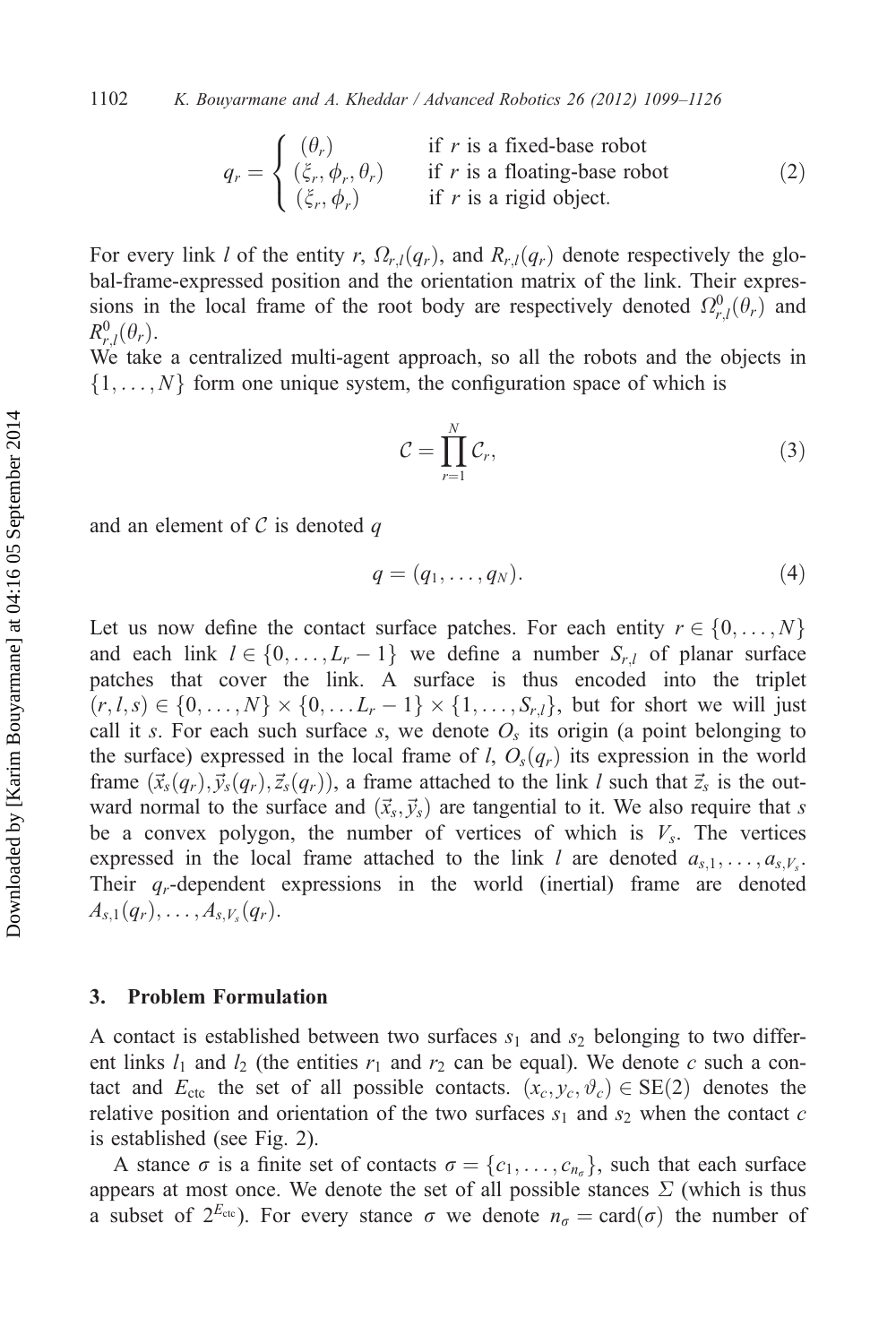

Figure 2. Contact parameters.

contacts in  $\sigma$ . A stance  $\sigma'$  is said to be adjacent to  $\sigma$  if it differs from  $\sigma$  by exactly one contact. We denote  $\text{Adj}^+(\sigma)$  the set of stances  $\sigma'$  that add one contact to  $\sigma$ , i.e.  $n_{\sigma'} = n_{\sigma} + 1$  and  $\sigma \subset \sigma'$ , and we denote Adj<sup>-</sup>( $\sigma$ ) the set of stances  $\sigma'$  that remove one contact from  $\sigma$  i.e.  $n_{\sigma'} = n_{\sigma} - 1$  and  $\sigma' \subset \sigma$ . Finally σ' that remove one contact from σ, i.e.  $n_{\sigma'} = n_{\sigma} - 1$  and  $\sigma' \subset \sigma$ . Finally Adi(σ) = Adi<sup>+</sup>(σ) | Adi<sup>-</sup>(σ) is the set of all the stances adiacent to σ. Further- $Adj(\sigma) = Adj^{+}(\sigma) \cup Adj^{-}(\sigma)$  is the set of all the stances adjacent to  $\sigma$ . Further-<br>more we define on  $Adj^{+}(\sigma)$  the equivalence relation denoted  $\sim$ , such that more, we define on Adj<sup>+</sup>( $\sigma$ ) the equivalence relation denoted  $\sim_{\sigma}$ , such that  $\sigma_1 \sim_{\sigma} \sigma_2$  if and only if  $\sigma_1$  and  $\sigma_2$  add respectively the contacts  $c_1$  and  $c_2$  to  $\sigma$ with  $c_1$  and  $c_2$  being contacts between the same pairs of surfaces (only the relative positions of the contacts  $(x_{c_1}, y_{c_1}, \vartheta_{c_1})$  and  $(x_{c_2}, y_{c_2}, \vartheta_{c_2})$  might differ). The quotient space is denoted  $Adj^+(\sigma)_{\overline{\rho}_{\sigma}}$ . An equivalence class  $[\sigma']_{\sim_{\sigma}}$  is a set of stances that add a given contact  $c$  to  $\sigma$  for which the position  $(x, y, y)$  varies stances that add a given contact c to  $\sigma$  for which the position  $(x_c, y_c, \vartheta_c)$  varies in SF(2) in  $SE(2)$ .

We have now defined the configuration space C and the stance set  $\Sigma$ . We define a mapping between the two  $p : C \to \Sigma$  which maps every configuration q of the system to the set of contacts that the system happens to be establishing when put in that configuration. Inversely, for a given  $\sigma \in \Sigma$ , the inverse kinematics sub-manifold  $\mathcal{Q}_{\sigma} = p^{-1}(\{\sigma\})$  is the set of all configurations that realize the<br>stance  $\sigma$ . The subset  $\mathcal{F} \subset \mathcal{Q}$  (for "feasible") is made of the configurations that stance  $\sigma$ . The subset  $\mathcal{F}_{\sigma} \subset \mathcal{Q}_{\sigma}$  (for "feasible") is made of the configurations that realize the stance and that are subject to physical constraints. These constraints are:

- static equilibrium,
- contact forces within friction cones,
- joint limits,
- torque bounds,
- collision-free.

For two adjacent stances  $\sigma$  and  $\sigma'$  such that  $\mathcal{F}_{\sigma} \cap \mathcal{F}_{\sigma'} \neq \emptyset$ , a configuration  $q \in \mathcal{F}_{\sigma} \cap \mathcal{F}_{\sigma'}$  will be called a *transition configuration* between  $\sigma$  and  $\sigma'$ .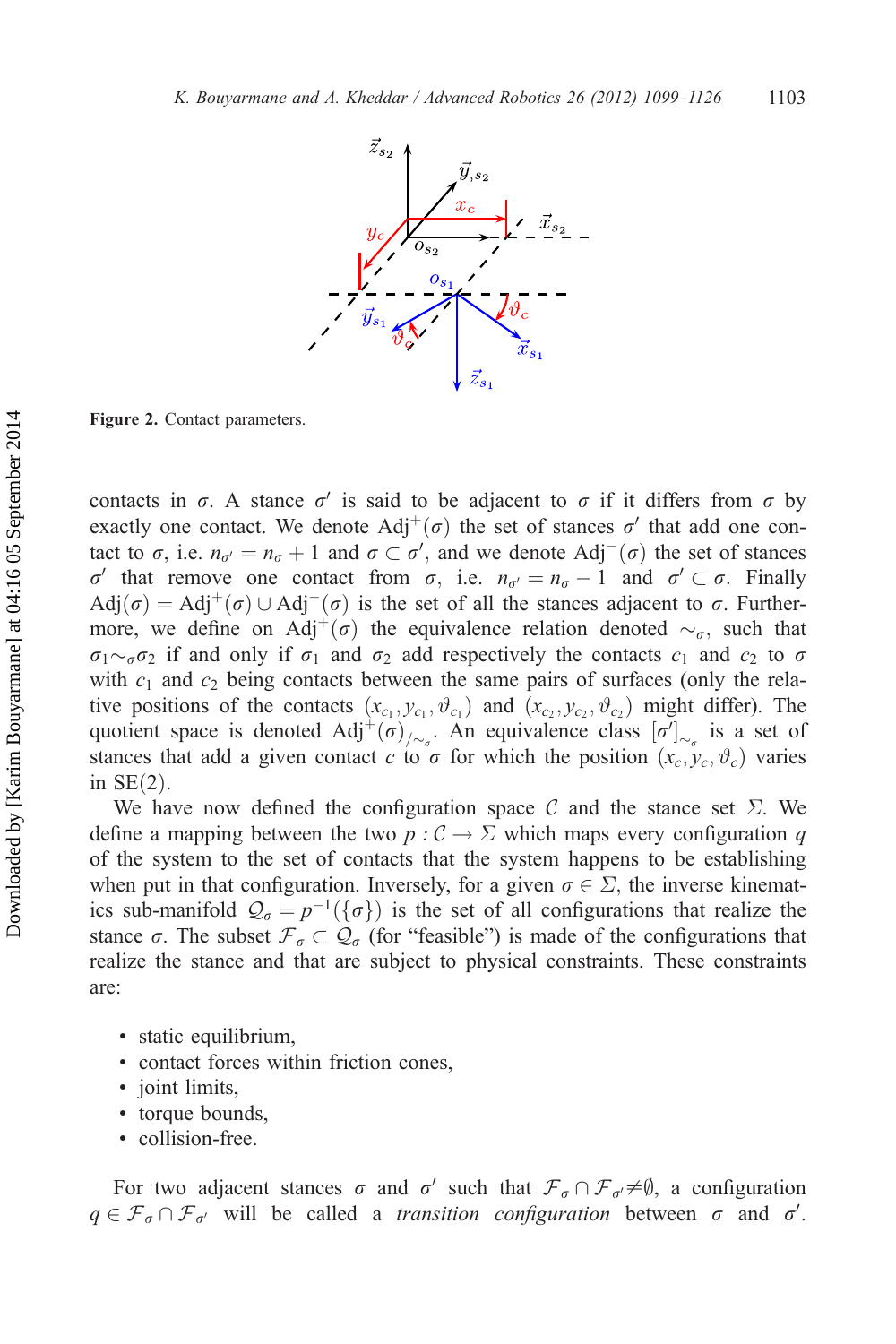Such transition configurations satisfy the following property: if  $\sigma_{\text{sup}} = \max(\sigma, \sigma')$  and  $\sigma_{\text{inf}} = \min(\sigma, \sigma')$ , for the order defined by the inclusion relation then the configuration a is a transition configuration between  $\sigma$  and relation, then the configuration q is a transition configuration between  $\sigma$  and  $\sigma'$  if and only if q realizes geometrically the contacts of  $\sigma_{\text{sup}}$  ( $q \in \mathcal{Q}_{\sigma_{\text{sum}}}$ ) while satisfying the physical constraints of  $\sigma_{\text{inf}}$  ( $q \in \mathcal{F}_{\sigma_{\text{inf}}}$ ), i.e. if and only if  $q \in \mathcal{Q}_{\sigma_{\text{sun}}} \cap \mathcal{F}_{\sigma_{\text{inf}}}.$ 

Finally we can formulate our problem: given an initial and goal stance  $\sigma_{\text{init}}$ and  $\sigma_{\text{goal}}$  in  $\Sigma$ , find a sequence of stances  $(\sigma_1, \ldots, \sigma_n)$  such that:

- $\sigma_1 = \sigma_{\text{init}}$
- $\sigma_n = \sigma_{\text{goal}}$
- $\forall i \in \{1, ..., n-1\}$   $\sigma_{i+1} \in \text{Adj}(\sigma_i)$  and  $\mathcal{F}_{\sigma_i} \cap \mathcal{F}_{\sigma_{i+1}} \neq \emptyset$ .

## 4. Search Algorithm

To explore  $\Sigma$  we use a greedy best-first approach [16]. Starting from  $\sigma := \sigma_{\text{init}}$ , we explore the stances  $\sigma'$  that are adjacent to  $\sigma$  looking for transition configurations, then we take the most promising one  $\sigma^*$ , and we reiterate the process by setting  $\sigma := \sigma^*$ , until finding a  $\sigma'$  that is close enough to  $\sigma_{\text{goal}}$ .

Two data structures are needed in order to write this algorithm: a priority queue  $P$  and an exploration tree T. The priority queue  $P$  is defined through a cost function f that assigns to each pair of stance  $\sigma$  and realizing configuration q a cost  $f(\sigma, q)$ . To define f we use a *guide path* [17] built in a preprocessing step by applying path planning techniques on  $C_{\text{free}}$  [18], the trace of which will be denoted  $\mathcal G$  (the trace is also known as the image of the path in  $\mathcal{C}$ ). This guide path is constructed through a trade-off between being collision-free and at the same time being close enough to the obstacles as they are possible candidate for contact supports. The cost is defined as the distance of the configuration q to this trace  $\mathcal G$ . The contacts will thus be in priority searched around the guide path. The tree  $\mathcal T$  basically consists of nodes that are the pair of stances with realizing configuration and edges are drawn between nodes that encode adjacent stances between which a transition configuration exists.

Algorithm 1 gives an overview of the search process. Some technicalities such as avoiding infinite loop by checking that when a new stance is added it does not already belong to  $\mathcal T$ , and backtracking when  $\mathcal P$  becomes empty before reaching the goal by generating multiple configurations  $q \in \mathcal{F}_{\sigma} \cap \mathcal{Q}_{[\sigma']_{\sim_{\sigma}}}$ , are not made<br>explicit for clarity explicit for clarity.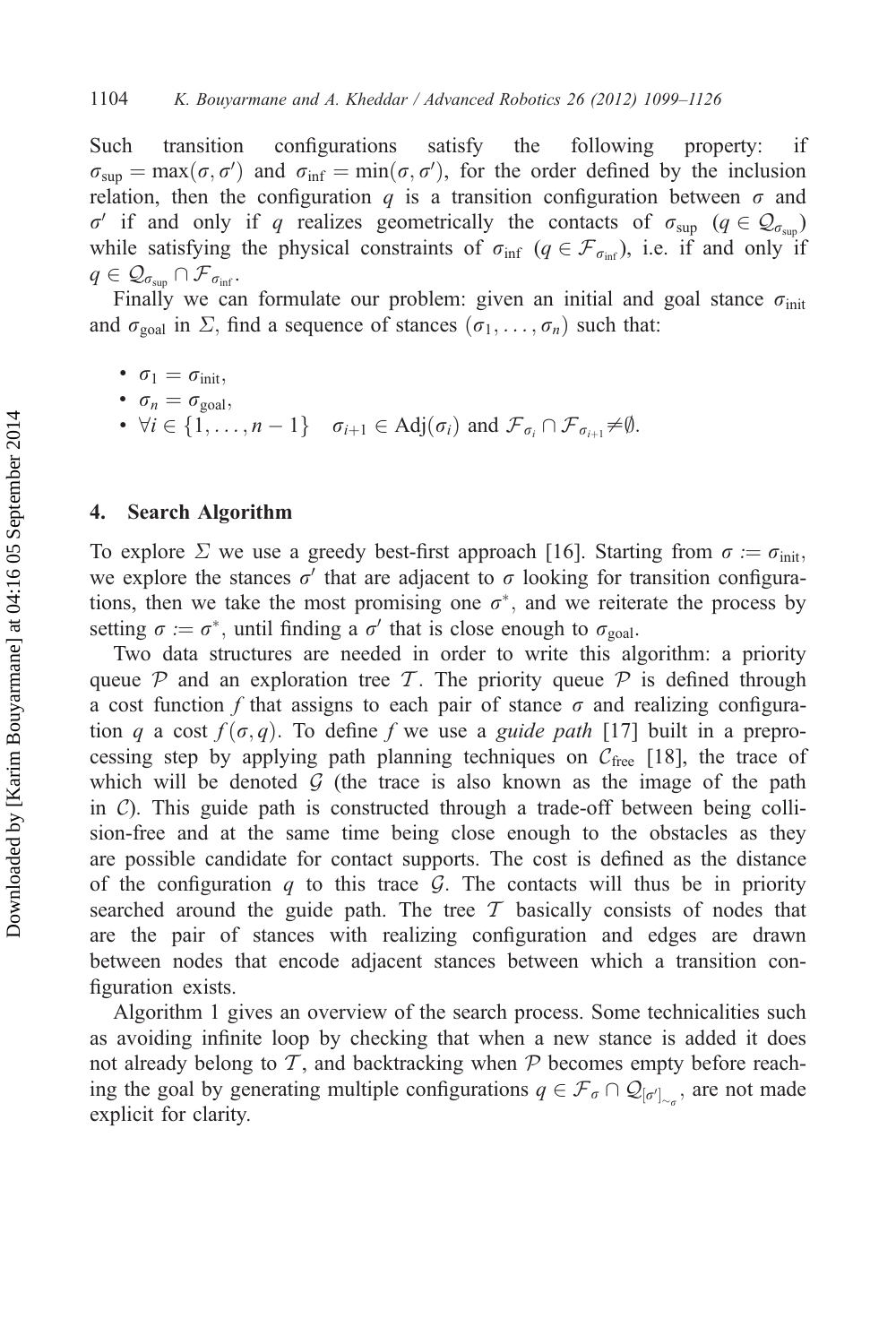Alrorithm 1 Best-first search 1: push  $\sigma_{\text{init}}$  into P and T 2: repeat 3: pop best stance  $\sigma$  from  $\mathcal P$ 4: **for**  $[\sigma']_{\sim_{\sigma}} \in \text{Adj}^+(\sigma)_{/\sim_{\sigma}}$  do<br>5. call the inverse kinematic 5: call the inverse kinematics-and-statics solver to find  $q \in \mathcal{F}_{\sigma} \cap \mathcal{Q}_{[\sigma']_{\sim \sigma}}$ <br>6. **if** found a **then** 6: if found  $q$  then 7: push  $\sigma' = p(q)$  into P and add  $\sigma'$  to T as a son of  $\sigma$  8: end if end if 9: end for 10: **for**  $\sigma' \in Adj^-(\sigma)$  do<br>11: call the inverse kin 11: call the inverse kinematics-and-statics solver to find  $q \in \mathcal{F}_{\sigma'} \cap \mathcal{Q}_{\sigma}$ <br>12: **if** found *a* then if found  $q$  then 13: push  $\sigma'$  into P and add  $\sigma'$  to T as a son of  $\sigma$ 14: end if 15: end for 16: until T contains a stance close enough to  $\sigma_{\text{goal}}$ 

In Algorithm 1 we make calls to an inverse kinematics-and-statics solver at lines 5 and 11. Let us consider a stance  $\sigma = \{c_1, \ldots, c_{n_\sigma}\}\)$ . A stance  $\sigma^-$  in Adj<sup>-</sup>( $\sigma$ ) will have the form  $\sigma^- = \{c_1, \ldots, c_{n_\sigma}\}$  where we have removed will have the form  $\sigma = \{c_1, \ldots, c_{i_0-1}, c_{i_0+1}, \ldots, c_{n_\sigma}\}\$  where we have removed<br>the contact c. from  $\sigma$  while a stance  $\sigma^+$  in Adi<sup>+</sup>( $\sigma$ ) will have the form the contact  $c_{i_0}$  from  $\sigma$ , while a stance  $\sigma^+$  in Adj<sup>+</sup>( $\sigma$ ) will have the form  $\sigma^+ = \{c_1, \ldots, c_{n_\sigma}, c_{n_\sigma+1}\}\$  where we have added the contact  $c_{n_\sigma+1}$  to  $\sigma$ .

- Case 1. Finding a configuration q in  $\mathcal{F}_{\sigma} \cap \mathcal{Q}_{[\sigma^+]_{\sim \sigma}}$  amounts to finding a configuration for which the contacts  $c_1$ ,  $c_2$  are realized at their fixed configuration for which the contacts  $c_1, \ldots, c_{n_\sigma}$  are realized at their fixed positions with contact forces being applied at these contacts, and for which the contact  $c_{n_{\sigma}+1}$  is realized without its position being fixed and without applying a contact force at it. The position  $(x_{c_{n\alpha+1}}, y_{c_{n\alpha+1}}, \vartheta_{c_{n\alpha+1}})$  of the contact  $c_{n_{\sigma+1}}$  is to be decided by the solver.
- Case 2. Finding a configuration q in  $\mathcal{Q}_{\sigma} \cap \mathcal{F}_{\sigma^-}$  amounts to finding a configuration for which all the contacts  $c_1$  are realized at their fixed figuration for which all the contacts  $c_1, \ldots, c_{n_\sigma}$  are realized at their fixed positions, but with contact forces only applied at the contacts  $c_1, \ldots, c_{i_0-1}, c_{i_0+1}, \ldots, c_{n_\sigma}$ . No contact forces are applied at the contact  $c_{i_0}$ .

To find these configurations we use an optimization formulation. We will first explain how to find a configuration q in  $\mathcal{F}_{\sigma}$ , i.e. a configuration that realizes the contacts  $c_1, \ldots, c_{n_\sigma}$ , and for which contact forces are applied at all the contacts. The two cases above will then straightforwardly follow: in the derivations hereunder we just do not need to take into account the contact on which the forces are not applied  $(c_{n_{\alpha}+1}$  in case 1 and  $c_{i_0}$  in case 2) in the definition of the contact forces variables and when writing the static equilibrium equation.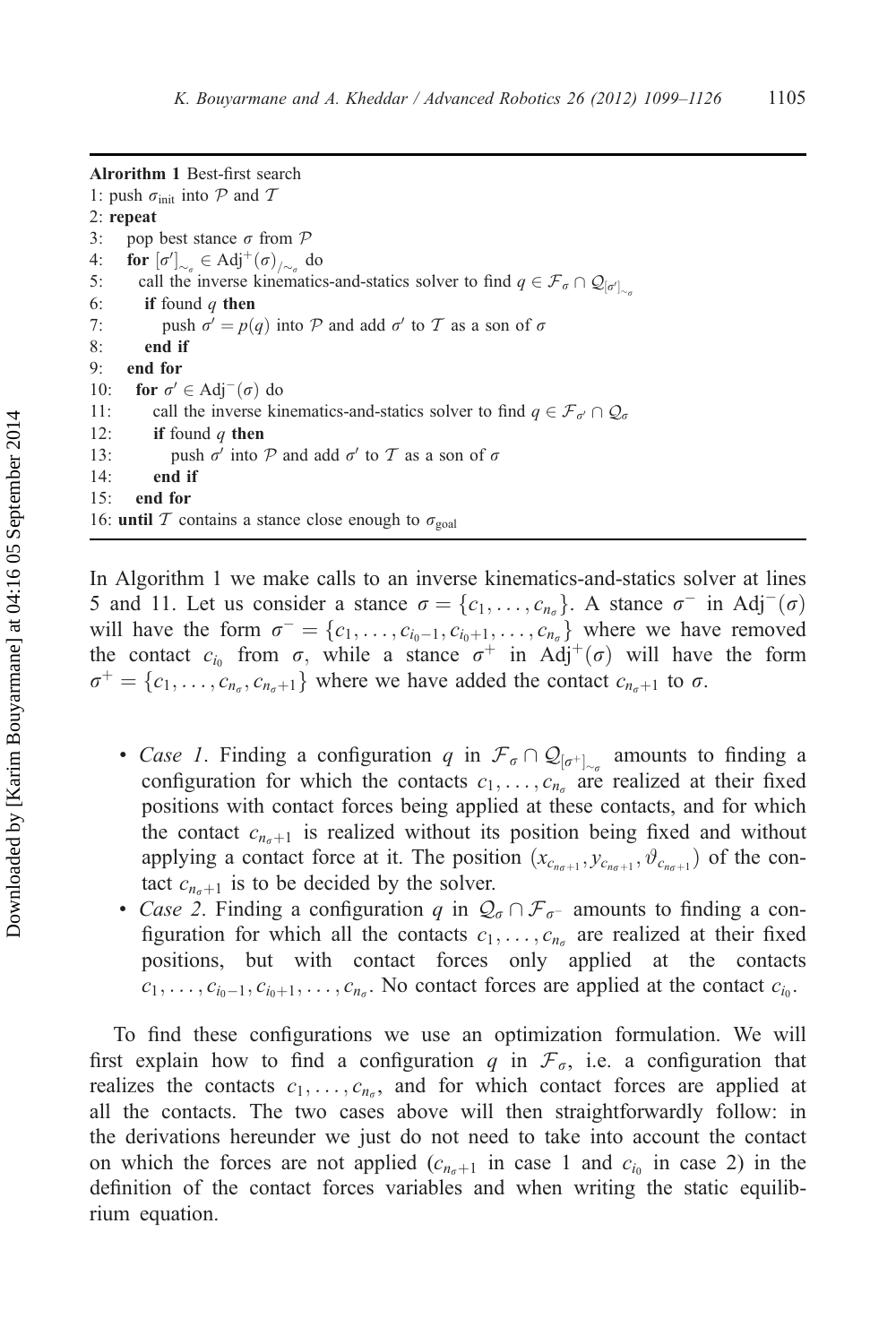### 5. Inverse Kinematics-and-Statics Solver

Our approach is to solve for the configurations and the contact forces simultaneously, as opposed to a rejection sampling approach that would sample random configurations [19–21] and keep only the static equilibrium constraint-satisfying ones [22].

We start from the stance  $\sigma = \{c_1, \ldots, c_{n_\sigma}\}\$ . For each contact  $c_i$ , let  $s_{i1}$  and  $s_{i2}$ denote the two surfaces between which the contact is established,  $l_{i1}$  and  $l_{i2}$  the corresponding indexes of the links to which they belong, and  $r_{i1}$  and  $r_{i2}$  their respective entities (robot/object/environment).

Without loss of generality (we can reorder  $s_{i1}$  and  $s_{i2}$ ), we suppose that the area of the surface  $s_{i1}$  is less than the area of the surface  $s_{i2}$ , so that we can write  $s_{i1} \subset s_{i2}$  once the contact is established at the solution. Recall that the vertices of the smaller area surface  $s_{i1}$  expressed in the local frame attached to the link  $l_{i1}$ are  $a_{s_{i1},1}, a_{s_{i1},2}, \ldots, a_{s_{i1},V_{s_1}}$ . At each of these vertices we linearize the friction cone between  $s_{i1}$  and  $s_{i2}$  into a polyhedral cone with a finite number K of vertices, and we denote  $U_{i,1}(q_{r_{i1}}), \ldots, U_{i,K}(q_{r_{i1}})$  the  $q_{r_{i1}}$ -dependent expressions of its unit generators in the world (inertial) frame. The resulting contact force applied by the link  $l_{i2}$  on the link  $l_{i1}$  at the vertex  $a_{s_{i1},j}$  will be a nonnegative linear combination of these generators

$$
f_{i,j}(q_{r_{i1}}) = \sum_{k=1}^{K} \lambda_{i,j,k} U_{i,k}(q_{r_{i1}}).
$$
 (5)

Let us now denote  $\lambda = (\lambda_{i,j,k})_{i,j,k}$  the vector of all coefficients. The variables of the optimization problem we will write are  $(q, \lambda)$ .

We now write the constraints of our problem. The joint limit constraint is straightforward

$$
\forall r \text{ such that } r \text{ is a robot: } \theta_{r,\min} \le \theta_r \le \theta_{r,\max},\tag{6}
$$

as well as the unilateral-force constraint

$$
\lambda \geq 0. \tag{7}
$$

The following constraints set the relative positions of the links  $l_{i1}$  and  $l_{i2}$ , for all  $i \in \{1, \ldots, n_{\sigma}\}$ :

$$
\vec{z}_{s_{i1}}(q_{r_{i1}}) + \vec{z}_{s_{i2}}(q_{r_{i2}}) = \vec{0},\tag{8}
$$

$$
O_{s_{i1}}(q_{r_{i1}})^T \vec{z}_{s_{i2}}(q_{r_{i2}}) = 0, \qquad (9)
$$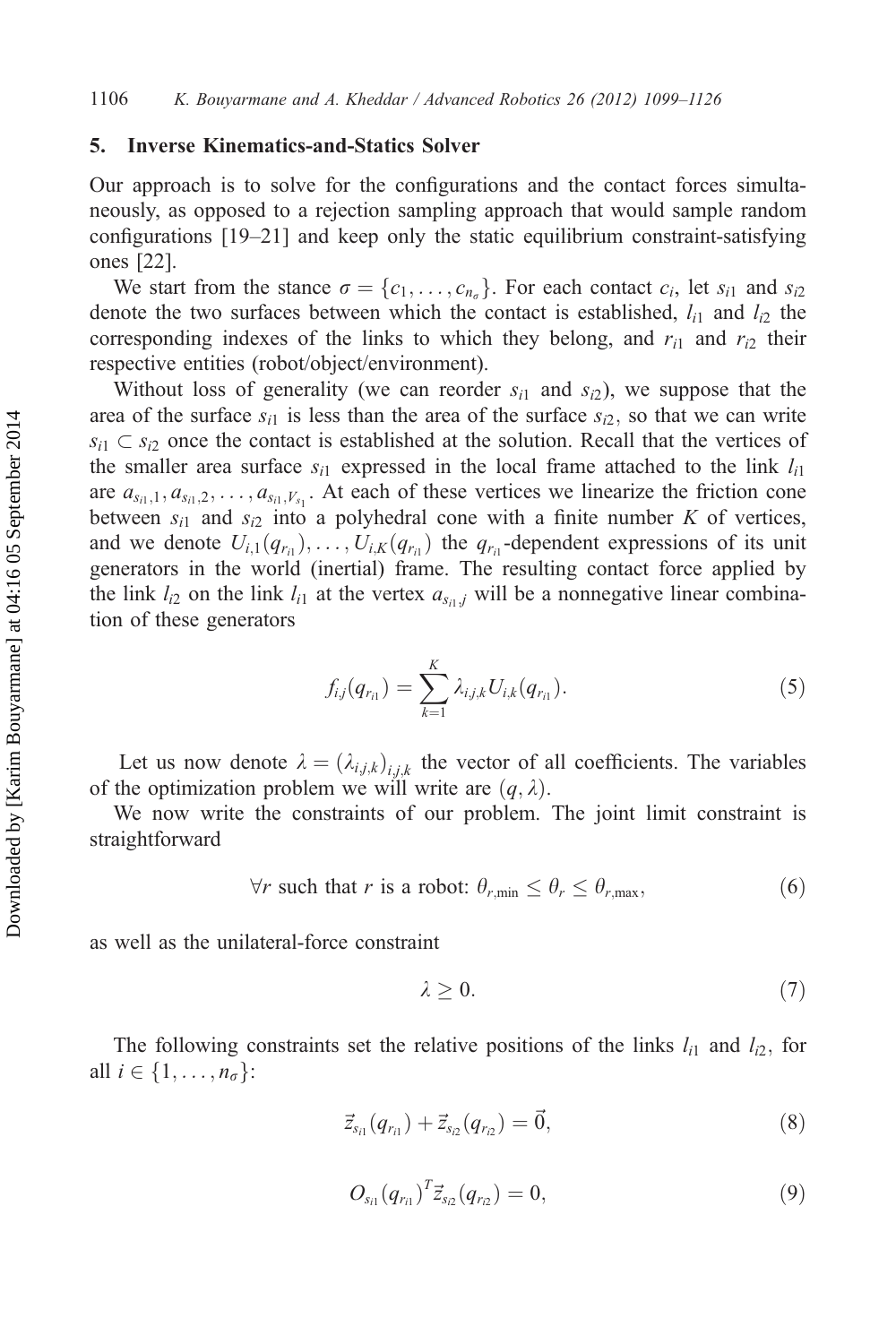K. Bouyarmane and A. Kheddar / Advanced Robotics 26 (2012) 1099–1126  $1107$ 

$$
O_{s_{i1}}(q_{r_{i1}})^T \vec{x}_{s_{i2}}(q_{r_{i2}}) = x_{c_i}, \qquad (10)
$$

$$
O_{s_{i1}}(q_{r_{i1}})^T \vec{y}_{s_{i2}}(q_{r_{i2}}) = y_{c_i}, \qquad (11)
$$

$$
\vec{x}_{s_{i1}}(q_{r_{i1}})^T \vec{x}_{s_{i2}}(q_{r_{i2}}) = \cos(\vartheta_{c_i}), \qquad (12)
$$

$$
\vec{x}_{s_{i1}}(q_{r_{i1}})^T \vec{y}_{s_{i2}}(q_{r_{i2}}) = \sin(\vartheta_{c_i}). \tag{13}
$$

In case 1 (when adding a contact), the position of the contact  $c_{n+1}$  is not decided, so the constraints (10) and (11) are relaxed for this contact and left as linear inequality constraints (the linear inequalities defining the polygon shape of the surface  $s_{i2}$ ), and the constraints (12) and (13) are dropped.

Let us now write the static equilibrium constraints. We will write one static equilibrium constraint for every floating-base robot  $r$  (so in particular for rigid objects). Let *I* be the index set  $\{1, \ldots, n_{\sigma}\}\$ . The set *I* can be partitioned into three disjoint subsets.  $I_1(r) = \{i \mid r_{i1} = r\}$  is the subset of I made of the indices of the contacts in which a surface of  $r$  is involved as the smaller area surface;  $I_2(r) = \{i | r_{i2} = r\}$  is the subset of I made of the indices of the contacts in which a surface of r is involved as the larger area surface;  $I_3(r) = \{i | r_{i1} \neq r \text{ and } r_{i2} \neq r\}$ is the subset of I made of the indices of the contacts which do not involve any surface from  $r$ . The expression of the moments of the forces applied on  $r$ through the contact  $c_i$  will depend on whether  $i \in I_1(r)$  or  $i \in I_2(r)$ . In the former case,  $r = r_{i1}$ , the application points expressed in the local frame of  $l_{i1}$  are simply the points  $a_{s_i,j}$  where j varies. However, in the second case,  $r = r_{i2}$ , the application points, that are still  $a_{s_i,j}$ , need to be expressed in the local frame of  $l_{i2}$  in order to compute the torques resulting from these forces on the joints of r. Let us denote these expressions, which depend on  $q_{r_{i1}}$  and  $q_{r_2}, d'_{s_{i2},j}(q_{r_{i1}}, q_{r_2})$ ,

$$
a'_{s_{i2},j}(q_{r_{i1}},q_{r_{i2}})=R_{r_{i2},l_{i2}}(q_{r_{i2}})^T(A_{s_{i1},j}(q_{r_{i1}})-\Omega_{r_{i2},l_{i2}}(q_{r_{i2}})).
$$
\n(14)

Furthermore, let us denote  $\Upsilon_{r,l}(q_r, b)$  the following Jacobian matrix, where b is any vector in  $\mathbb{R}^3$ ,

$$
\Upsilon_{r,l}(q_r,b) = \frac{\partial [R_{r,0}(q_r)^T((\Omega_{r,l}(q_r) + R_{r,l}(q_r)b) - \Omega_{r,0}(q_r))] }{\partial \theta_r}.
$$
\n(15)

We can now write the static equilibrium equations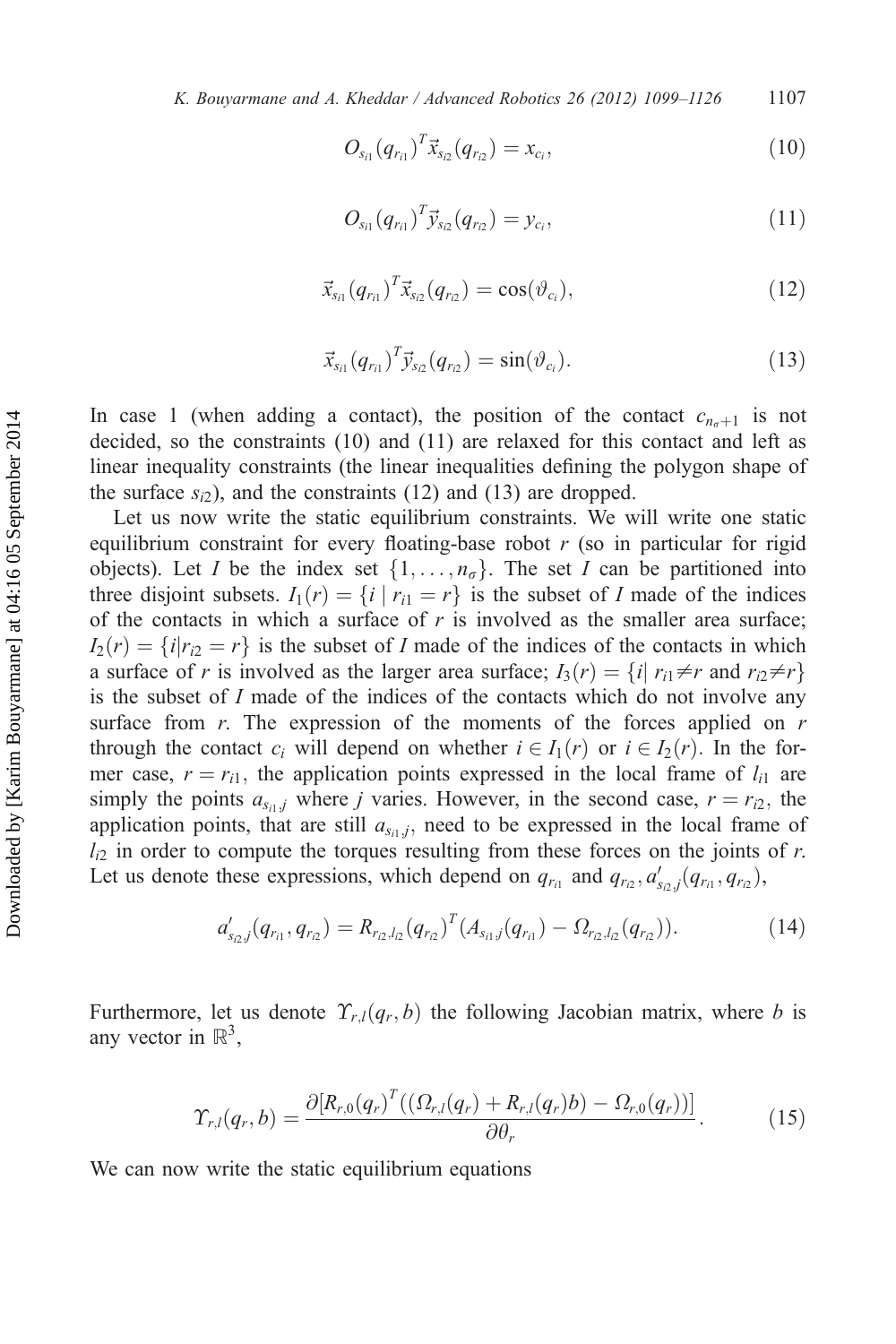$$
\sum_{i\in I_1(r)}\sum_{j=1}^{V_{s_{i1}}}f_{i,j}-\sum_{i\in I_2(r)}\sum_{j=1}^{V_{s_{i1}}}f_{i,j}+m_rg=0,
$$
\n(16)

$$
\sum_{i \in I_1(r)} \sum_{j=1}^{V_{s_{i1}}} A_{s_{i1},j} \times f_{i,j} - \sum_{i \in I_2(r)} \sum_{j=1}^{V_{s_{i1}}} A_{s_{i1},j} \times f_{i,j} + C_r \times m_r g = 0, \qquad (17)
$$

$$
\tau_r = -\sum_{i \in I_1(r)} \sum_{j=1}^{V_{s_{i1}}} \Upsilon_{r_{i1},l_{i1}}(q_{r_{i1}}, a_{s_{i1},j})^T f_{i,j} + \sum_{i \in I_2(r)} \sum_{j=1}^{V_{s_{i1}}} \Upsilon_{r_{i2},l_{i2}}(q_{r_{i2}}, a'_{s_{i2},j}(q_{r_{i1}}, q_{r_{i2}}))^T f_{i,j} - \frac{\partial C_r}{\partial \theta_r}^T m_r g,
$$
(18)

where  $\tau_r \in \mathbb{R}^{\Theta_r}$  is the vector of actuation torques,  $C_r(q_r)$  is the position of the center of mass of the robot m is its mass and g is the gravity vector. Fountion center of mass of the robot,  $m_r$  is its mass, and g is the gravity vector. Equation (18) allows us to write  $\tau_r$  as a function of  $(q, \lambda)$  and thus allows us to write the torque limit constraint as

$$
\tau_{r,\min} < \tau_r(q,\lambda) < \tau_{r,\max}.\tag{19}
$$

Collision-avoidance constraints are set between any two links  $l_{\text{nc1}}$  and  $l_{\text{nc2}}$  that are not connected by a joint in the kinematic-tree representation of the system. Collision-avoidance between connected links is implicitly considered in the joint limit constraint (6). Let  $\mathscr{D}$  be a signed distance between two strictly convex bounding volumes of the links  $l_{\text{nc1}}$  and  $l_{\text{nc2}}$ , that we denote, respectively,  $B_{\text{nc1}}$ and  $B_{\text{nc2}}$ . We use as bounding volumes the Sphere-Torus-Patch Bounding Volumes (STP-BV) [23]. By specifying the corresponding support functions, the enhanced GJK [24] collision-detection algorithm allows us to compute such a continuously differentiable signed distance. The collision-avoidance constraint is thus simply written

$$
\mathscr{D}(\mathcal{B}_{\text{nc1}}, \mathcal{B}_{\text{nc2}}) > 0. \tag{20}
$$

Figure 3 shows an example of how this constraint generates different resulting configurations corresponding to different local minima.

We now write the target function we want to optimize, we denote it  $obj(q, \lambda)$ . The guide path that was computed through collision-free path planning [17] is made of a number M of milestone configurations  $q_{ref,1}, \ldots, q_{ref,M}$  (these are the nodes of the tree or graph structure that was constructed in the PRM [25] or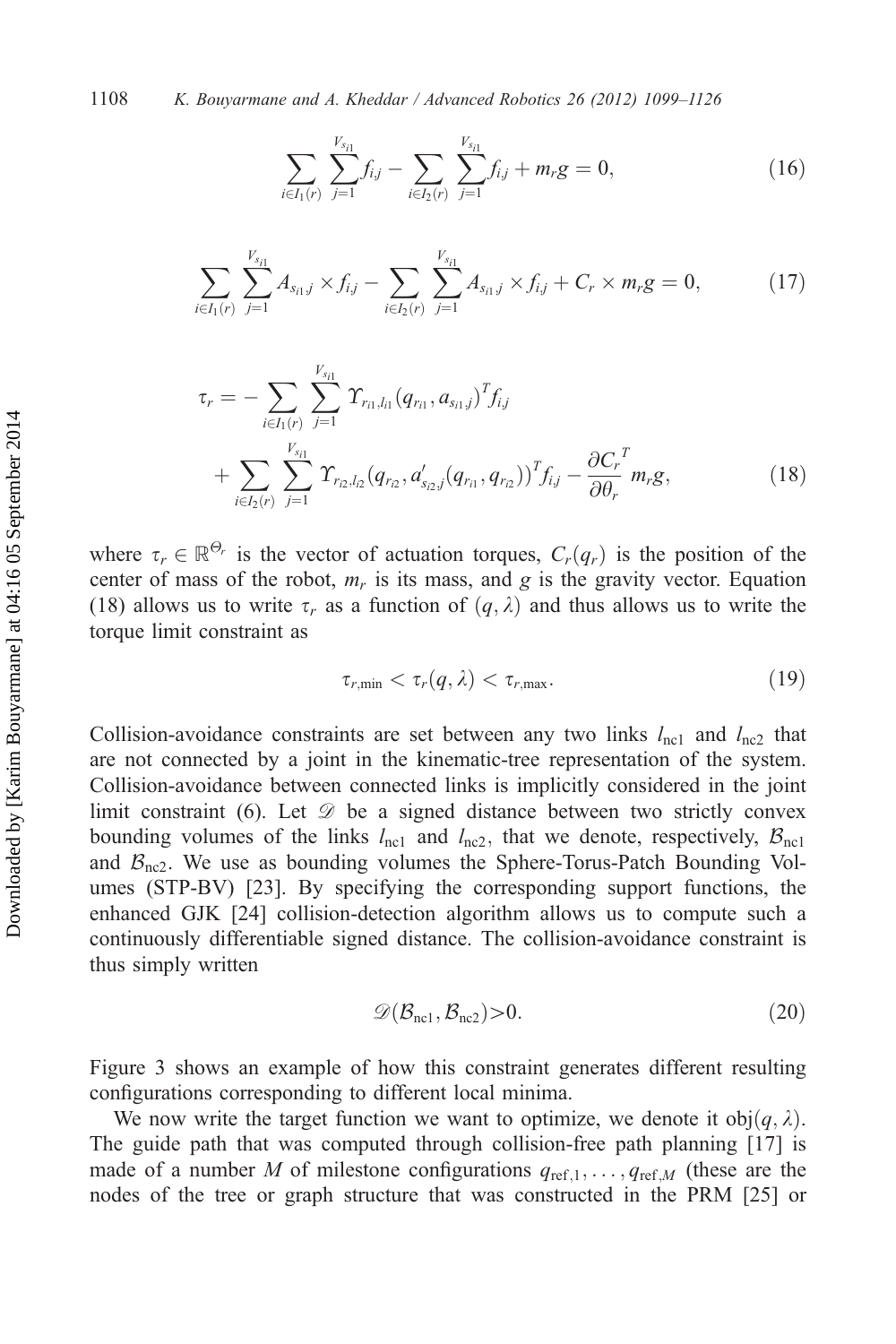

Figure 3. Collision-avoidance constraint. The left figure shows a configuration generated without collision-avoidance constraints. The two right figures show two possible solutions corresponding to two different local minima.

RRT [26] process and from which the collision-free path is extracted). Such milestones carry information about major global changes in the configuration of the system  $q$  along the guide path. When executing the search Algorithm 1, we maintain a global integer variable  $\iota$  that is initialized to 1 and incremented by 1 whenever  $q_{ref,i}$  is reached (i.e. when the search tree T contains a configuration close enough to  $q_{ref,i}$ ). The search succeeds and Algorithm 1 stops when reaching  $q_{ref,M} = q_{goal}$ . The objective function of the inverse kinematics-and-statics solver will be composed of four weighted components:

• a global configuration component

$$
obj_1(q, \lambda) = ||q - q_{ref, l}||^2,
$$
\n(21)

• a force minimization component

$$
\operatorname{obj}_2(q, \lambda) = ||\lambda||^2,\tag{22}
$$

• a torque minimization component

$$
\text{obj}_3(q,\lambda) = || \tau(q,\lambda) ||^2,\tag{23}
$$

• a last component  $obj_4(q, \lambda)$  used when solving case 1 (adding a contact, see Section 4) and that will steer the position of the nonfixed contact  $c_{n_{\sigma+1}}$  to the position of the corresponding contacting links in the currently targeted milestone  $q_{ref,i}$ , this is the component which "pulls" the foot to advance forward when walking for example. The role of this component is to position the contact  $c_{n_{\sigma+1}}$  as close as possible to the final stance while still satisfying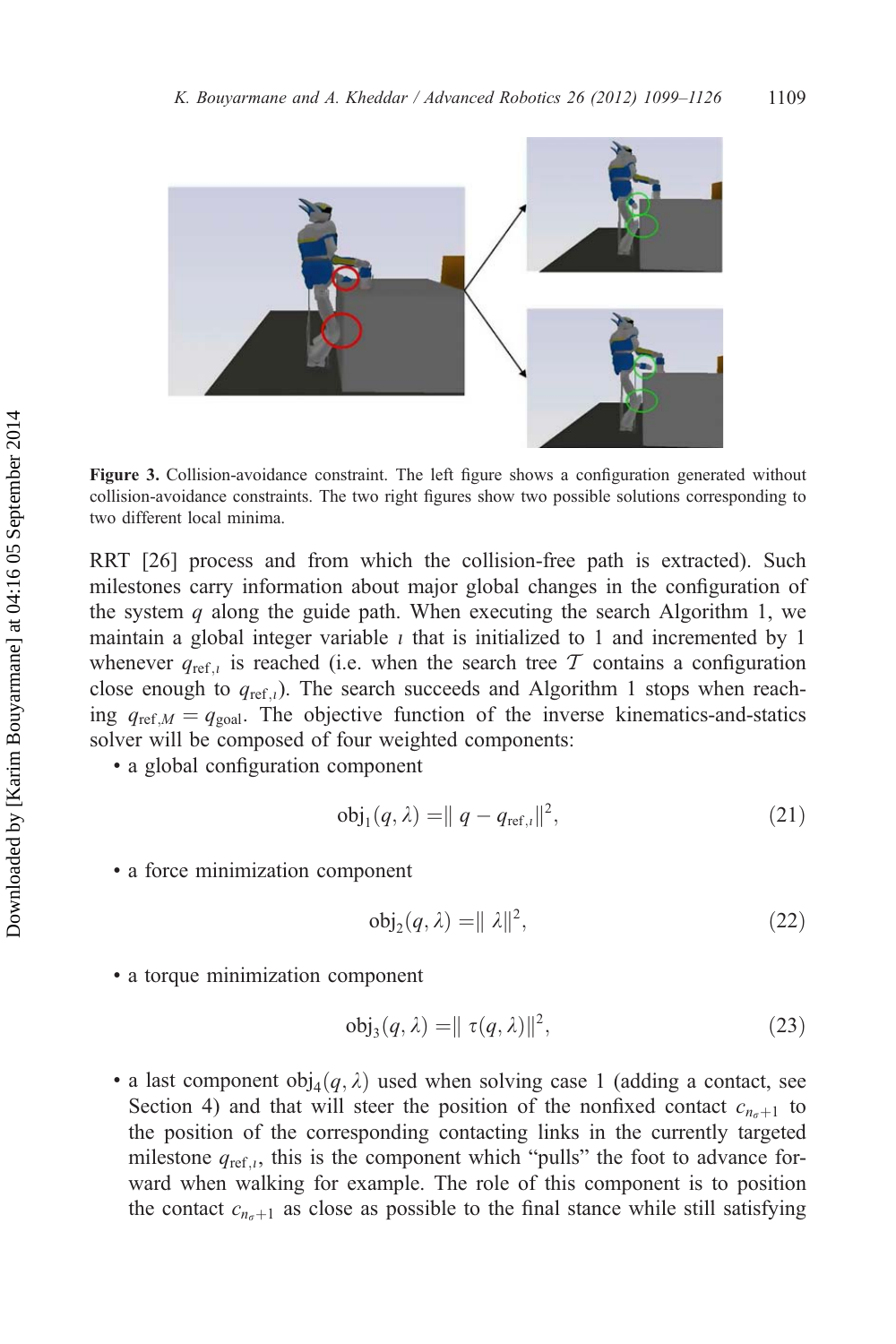the constraints (8) and (9); it replaces the constraints  $(10)$ – $(13)$  which are not enforced in case of the added contact.

$$
\text{obj}_4(q,\lambda) = || O_{s_{n_{\sigma}+1,1}}(q) - O_{s_{n_{\sigma}+1,1}}(q_{\text{ref},1})||^2 + || O_{s_{n_{\sigma}+1,2}}(q) - O_{s_{n_{\sigma}+1,2}}(q_{\text{ref},1})||^2. (24)
$$

If we denote  $w_1, w_2, w_3, w_4$  the respective weights, then the objective function is simply

$$
obj(q, \lambda) = \begin{cases} \sum_{i=1}^{4} w_i \ obj_i(q, \lambda) & \text{if case 1,} \\ \sum_{i=1}^{3} w_i \ obj_i(q, \lambda) & \text{if case 2.} \end{cases}
$$
 (25)

Finally at every call to the inverse kinematics-and-statics problem we solve the following optimization problem

$$
\min_{(q,\lambda)} \text{obj}(q,\lambda)
$$
\nsubject to (6), (7), (8), (9), (10), (11), (12), (13), (16), (17), (19), and (20).  
\n(26)

# 6. Results

We applied our planning method to several scenarios that are representative of different tasks involving humanoid robots. These scenarios are

- Biped locomotion with use of arms for support (Fig. 5).
- Dexterous manipulation by a fixed-palm four-finger hand (Fig. 6).
- Dual-arm manipulation (Fig. 7).



Figure 4. Kinematic representations of the systems for each scenario. These representations are simplified for the sake of clarity. The actual model of humanoid robot is HRP-2 [37] and has 30 internal DOFs. The fingers of the dexterous hand and the arms of the dual-arm robot are 6-DOF manipulators. Our implementation is kept generic so that any model of an articulated robot can be used.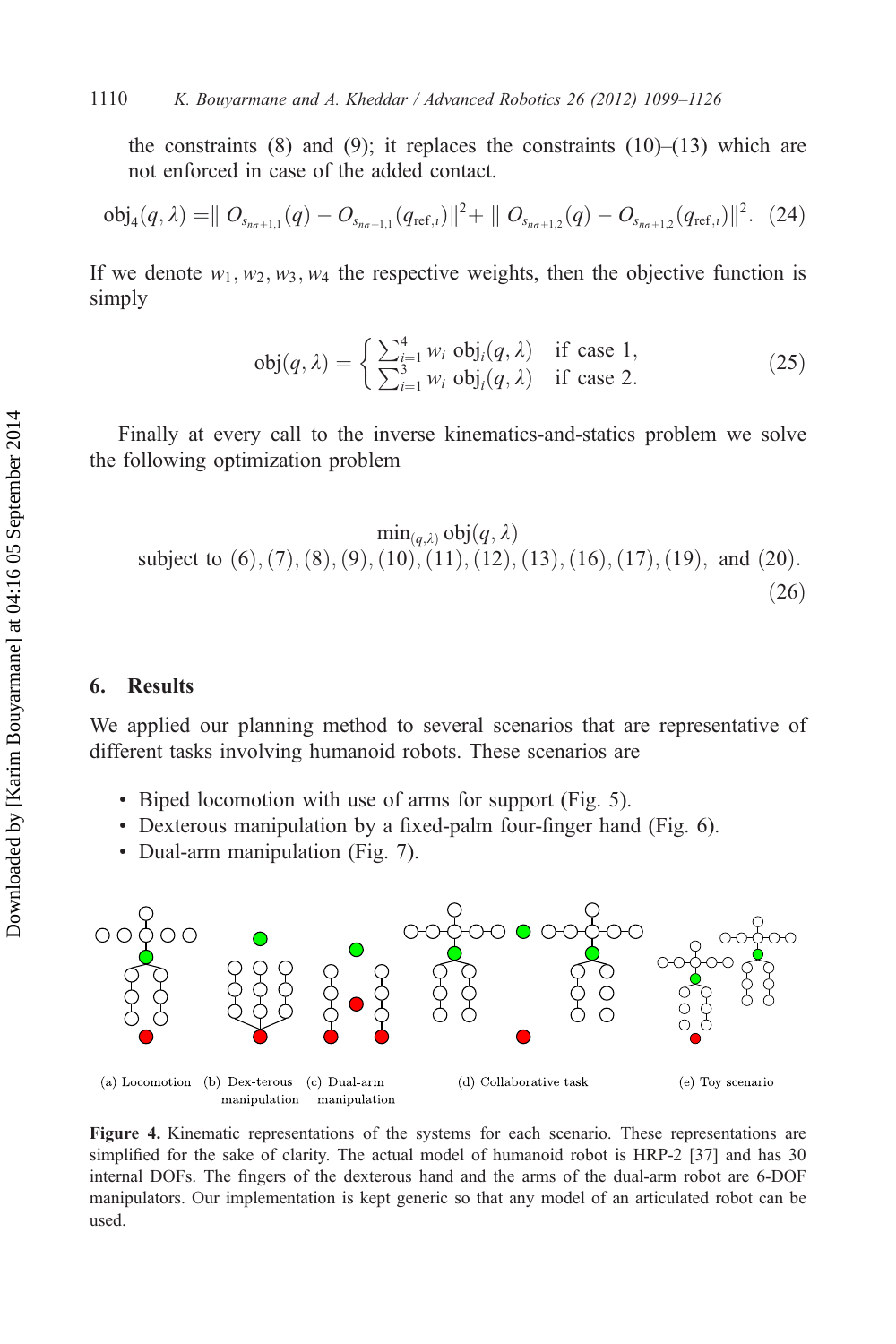

Figure 5. Locomotion. The objective is to sit down at the desk. The initial stance is the robot standing about 2 m away from the desk. The final stance is the robot sitting with contacts of its tights with the chair, its feet with the floor, and its forearms with the desk. The motion comprises a first phase in which the robot bipedly walks toward the desk followed by a phase that makes the robot properly sit down.

- Collaborative task (Fig. 8).
- Toy scenario with unrealistic physical limitations to illustrate further theoretic capabilities of the planner (Fig. 9).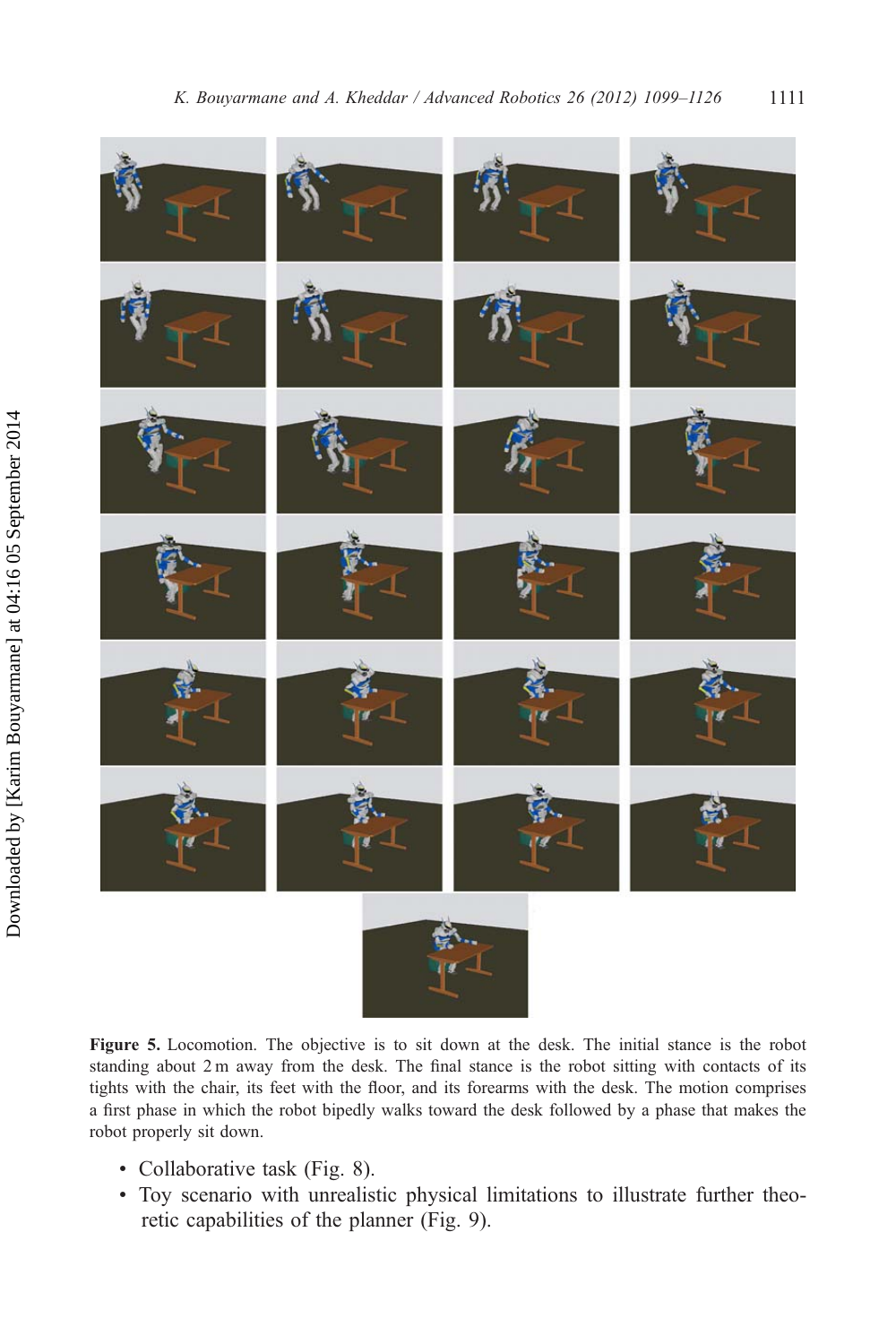

Figure 6. Dexterous manipulation. The objective in the first experiment is to rotate the ball upside down. The initial stance is the four fingers holding the ball from its "southern hemisphere." The goal stance is the four fingers holding the ball from its "northern hemisphere." Both stances are 4-contact stances. The main difficulty resides in keeping the force closure condition at every step. This is implicitly taken into account by the way the inverse kinematics-and-statics problem is formulated. In the second experiment the objective is to hold the pen from the red end.

Figure 4 shows the kinematic-tree representations of these systems.

The following figures show the obtained sequence in each case, using the IPOPT [27] software as a non-linear constrained optimization solver.

We have made some re-adjustment of the algorithm and inverse solver in two of these scenarios. In the dexterous manipulation problem the spherical surface is approxi-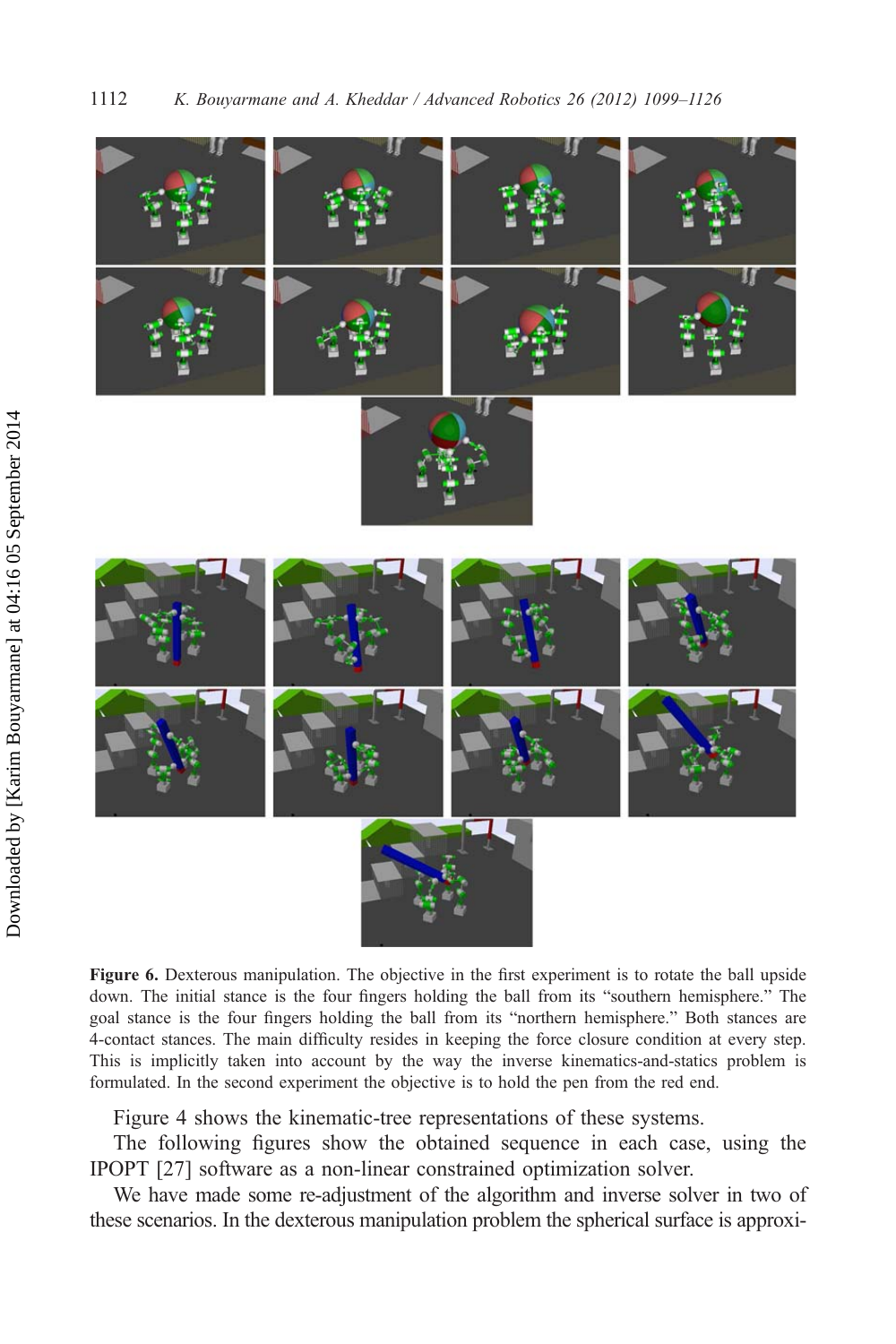

Figure 7. Dual arm manipulation. The objective is to bring the cylinder from the first platform to the second platform. The second platform is outside the workspace of the first arm. The planner finds a solution in which it needs to transfer the cylinder to the second arm. The initial stance is made of a contact between one of the planar surfaces of the cylinder and the first platform. The final stance is made of a contact between the same planar surface of the cylinder and the other platform. Along the sequence contacts are made and broken between the surfaces of the endeffectors of the grippers and the cylindrical surface of the cylinder.

mated by an 20-face polyhedron, and in the collaborative task scenario the contacts between the hands of the robots and the handles of the table are tagged as being bilateral, which translates in the inverse solver by replacing the friction cones for this contact by  $\mathbb{R}^3$  and dropping the corresponding components of the constraint (7).

The friction coefficient was set to 1 for all the scenarios. Although this might seem to be over-simplification, it does not really influence the feasibility of the stances when the contacts are horizontal or almost horizontal as it turns out to be the case in most of the presented scenarios. Two scenarios in which the friction coefficient is particularly influential are the dexterous and the dual-arm manipulation scenarios. In the latter, the grasping is performed by means of two frictional unilateral contacts rather than one bilateral contact as it is coarsely considered in the collaborative carrying scenario for the grasping of the handles of the table by the grippers of the robots. Since this coefficient would strongly depend on the materials (cover of the fingers, the grippers, the ball, the cylinder) we assumed that a coefficient of 1 would be representative though too small coefficients result in infeasible problems.

As for computation time, the range is in the order of 10–20 min, performed on a 3.06 GHz Pentium IV system with 1 GB of RAM memory. The executable program was compiled with a Microsoft Visual  $C++8.0$  compiler from a  $C++$  implementation of the algorithm.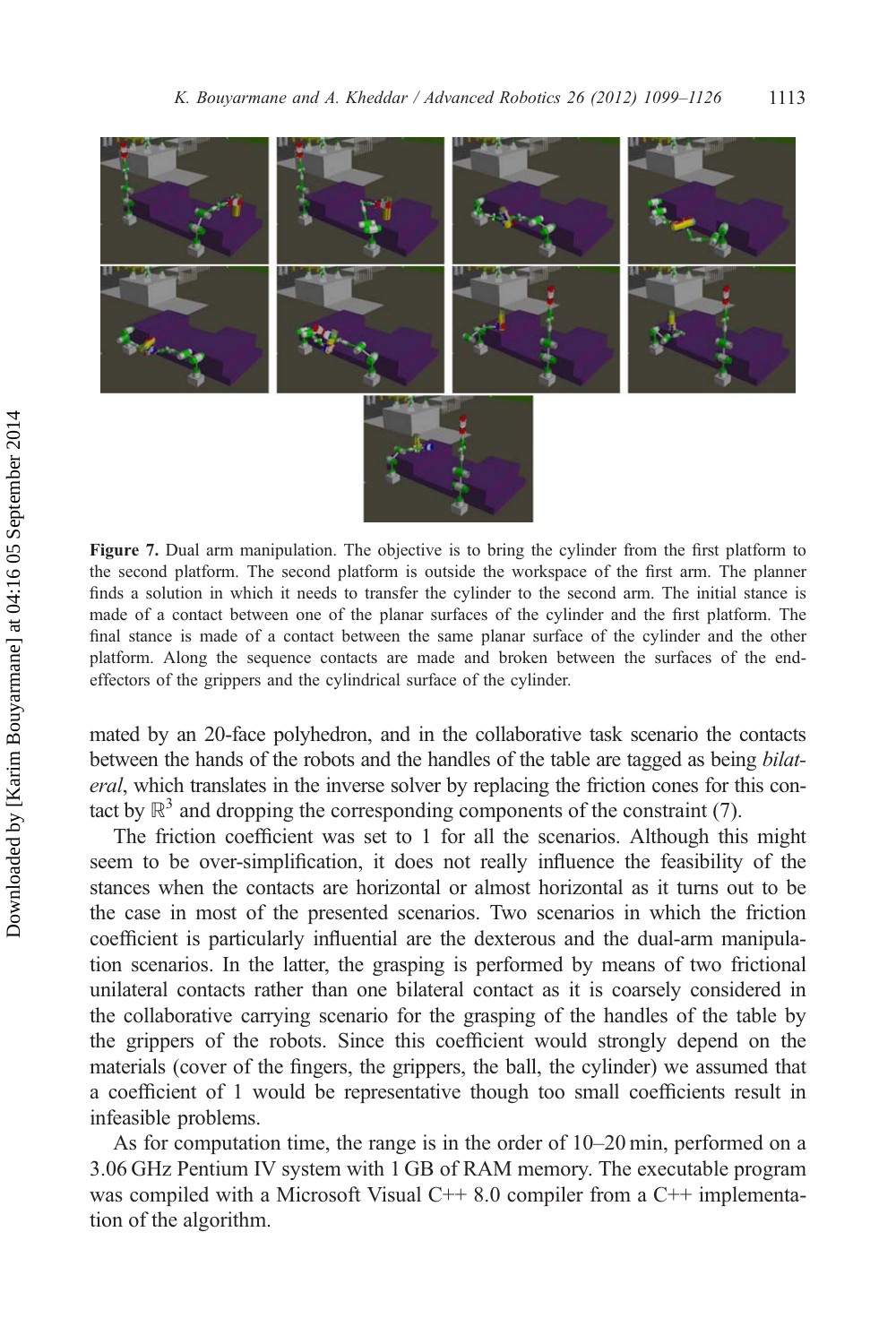

Figure 8. Collaborative task. The objective is for the two robots to transport the table together. The contacts between the hands of the robots and the handles of the table are bilateral contacts, which means that they are not subject to unilaterality constraints. They are also required not to be removed throughout the search. So all the searched stances contain at least these four contacts. Other contacts are made and broken between the feet of the robots and the floor. The initial stance and final stances are 1.5 m away from each other. The motion can be compared to a quadruped gait.

# 7. Dynamics and Real-World Application

The output of Algorithm 1 is not a motion, but rather a sequence of key postures that encode the contact transitions of the system if it were to realize a motion that goes from the initial to the goal stance. We now discuss the full dynamic motion generation taking this output sequence as an input of a motion generation tool.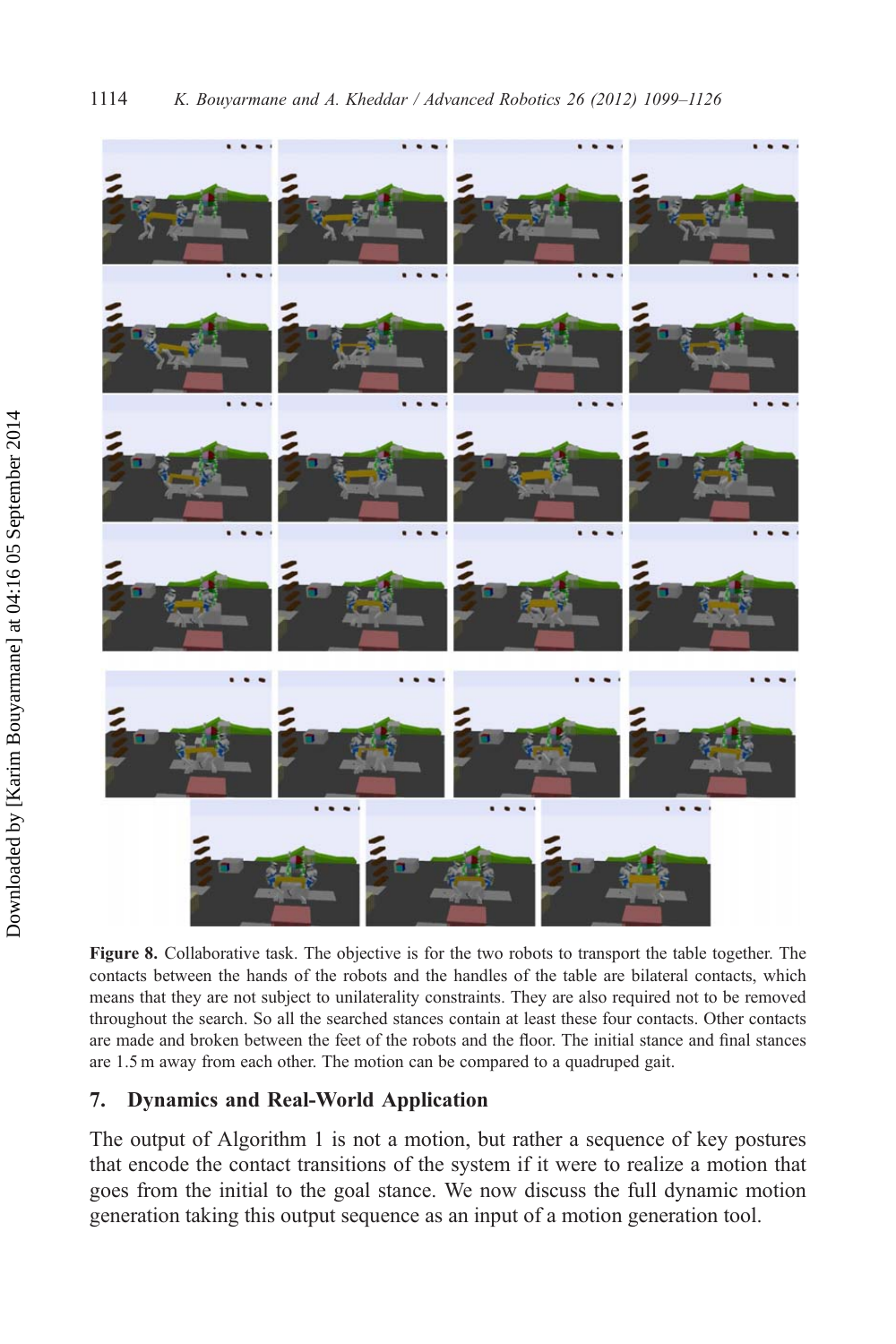

Figure 9. Toy scenario. The objective is for the robot to get from the first platform to the second platform. This cannot be achieved without using the other robot as a support. The planner finds such a solution. Contacts are created and broken between the hands of the supporting robot and the feet of the supported robot, in addition to contacts of the feet of the supported robot with the platforms and the feet of the supporting robot with the floor.

The previous contact-before-motion planning works [1,2] relied in their second stage, the continuous motion planning, on geometric path planning techniques [16,18]. The motion generated is thus restricted to be quasi-static, and would benefit from a post-processing dynamic filtering stage [28,29].

We have investigated two alternative approaches to directly generate dynamic motion, presented, respectively, in [30,31].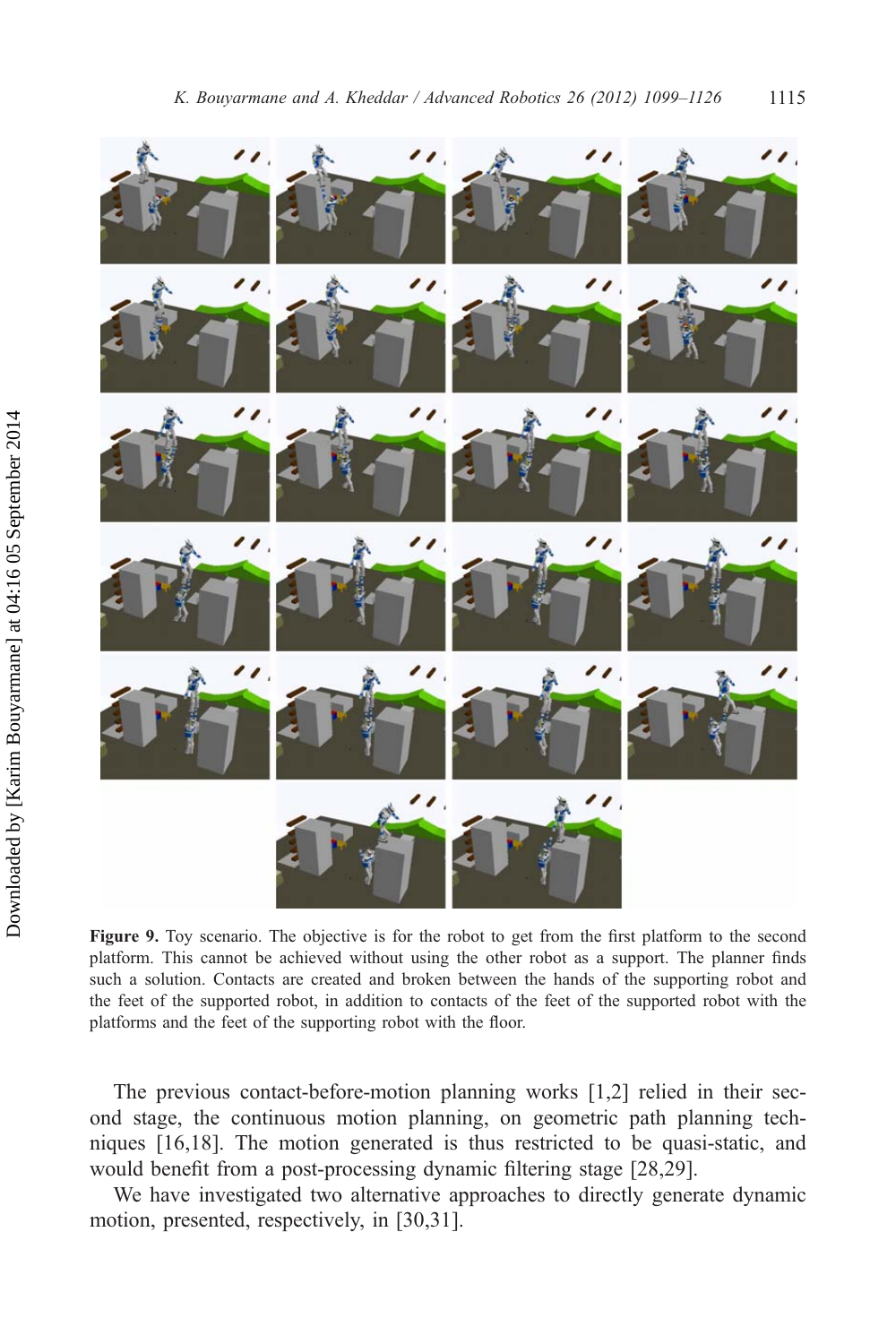

Figure 10. Screenshots captured from the sitting dynamic simulation using a feedback-based multi-objective controller.

The first one [30] is based on a closed-loop control law that combines a finite-state machine with a multi-objective controller [32] to generate the motion in simulation. The multi-objective controller solves at every step of the simulation a quadratic program (QP) that minimizes a weighted sum of quadratic objectives for the COM, the links of the robot, or the whole posture, subject to linear constraints expressing the dynamics equation of motion of the robot and the nonsliding contact constraints. Collision-avoidance is treated using heuristics on the objectives for the motion of the contact-adding link, but eventhough it is not strictly expressed as a constraint the generated motion is robust to undesired collision events thanks to its feedback nature. Figure 10 shows captured frames from an example motion generated through this method. We refer the reader to [30] for full details and videos.

The second method [31] is based on an open-loop nonlinear optimization on the full motion. The solver finds a motion law  $t \mapsto q(t)$  optimizing a performance index (duration of the motion, energy consumed through actuation) subject to dynamics and contact constraints. Figure 11 shows captured frames of a motion generated using this method. Full videos can be found in [33].

# 8. Conclusion

We presented an algorithm that extended previous contact-before-planning methods to more general systems made of multiple entities. The algorithm was written as a best-first search with an inverse kinematics-and-statics solver as a key component. Many classes of locomotion and manipulation problems of humanoid robots can be solved through the modeling of the system as a centralized multiagent system. This algorithm is one component along a long chain of stages, starting from the sensing and modeling of the environment, then to the planning of a rough path that takes obstacles into account as possible contact supports, followed by the execution of the present algorithm, before finally feeding its result to either an offline motion generation tool that will be executed on the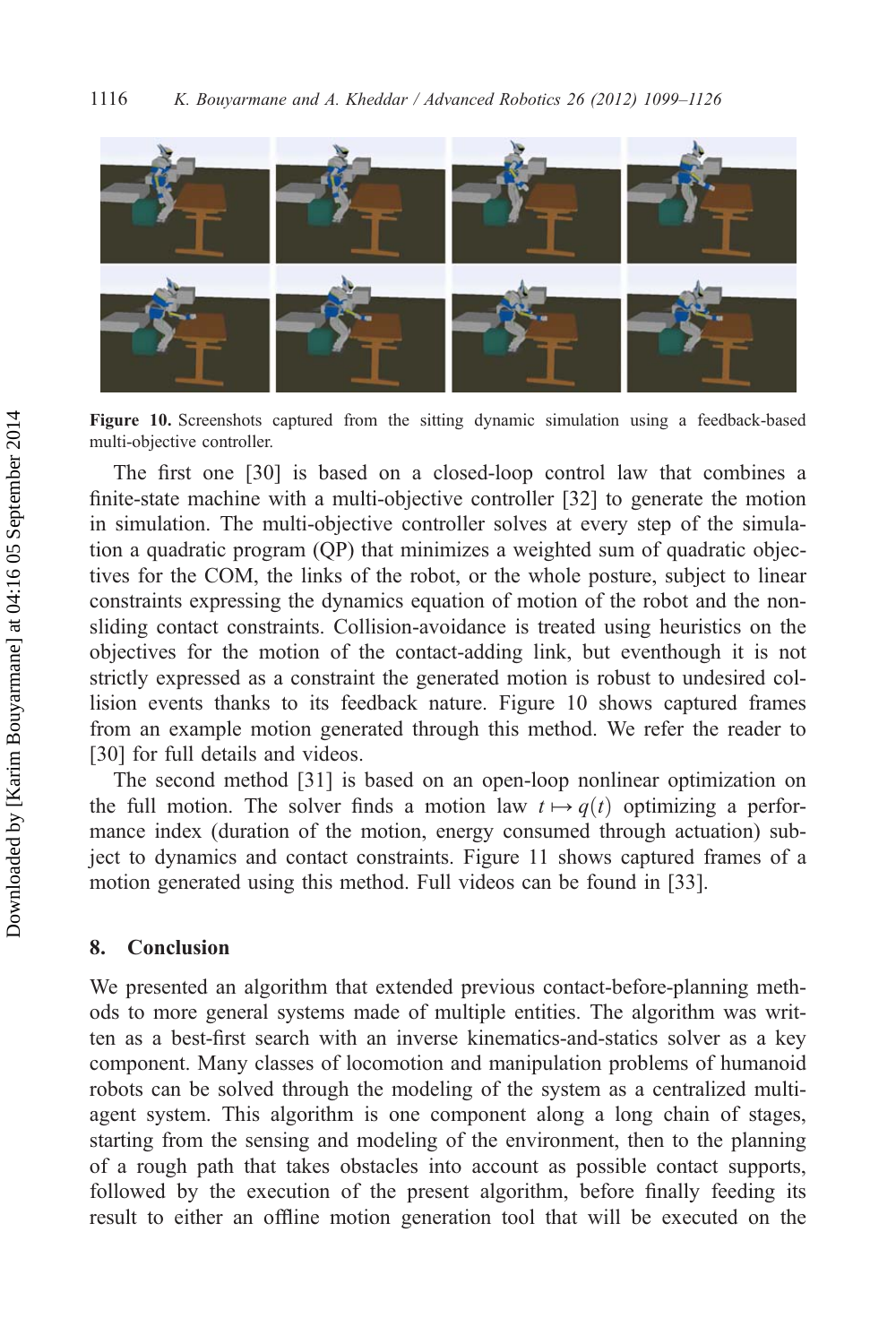

Figure 11. Screenshots captured from the sitting real world experiment using an open-loop fullmotion optimization method.

robot with adequate trajectory tracking system, or is directly used by an online control law. Each of these many stages requires computation times that range from minutes to hours, making the whole framework impractical for now as such for achieving real-time sensing, planning, and control. This is a limitation generally found in state-of-the-art path planning and trajectory optimization in general. However, our contribution in this work that is the generality in terms of possible systems and tasks – one formulation fits all – constitutes one step toward full autonomy for generic systems and tasks centered around the humanoid robot.

#### Acknowledgements

This work was partially supported by the Japan Society for the Promotion of Science (JSPS) Grant-in-Aid for Scientific Research (B), 22300071, 2010, and by the FP7 RoboHow.Cog project [www.robohow.eu](http://www.robohow.eu).

## References

- 1. A. Escande, A. Kheddar and S.Miossec, Planning support contact-points for humanoid robots and experiments on HRP-2, in: Proc. IEEE/RSJ Int. Conf. on Intelligent Robots and Systems, Beijing, pp. 2974–2979 (2006).
- 2. K. Hauser, T. Bretl and J.-C. Latombe, Non-gaited humanoid locomotion planning, in: Proc. IEEE-RAS Int. Conf. on Humanoid Robots, Tsukuba, pp. 7–12 (2005).
- 3. J. Kuffner, K. Nishiwaki, S. Kagami, M. Inaba and H. Inoue, Footstep planning among obstacles for biped robots, in: Proc. IEEE/RSJ Int. Conf. on Intelligent Robots and Systems, Maui, HI, pp. 500–505 (2001).
- 4. J. Chestnutt, J. Kuffner, K. Nishiwaki and S. Kagami, Planning biped navigation strategies in complex environments, in: Proc. IEEE-RAS Int. Conf. on Humanoid Robots, Munich, 2003.
- 5. J. Chestnutt, M. Lau, J. Kuffner, G. Cheung, J. Hodgins and T. Kanade, Footstep planning for the Honda ASIMO humanoid, in: Proc. IEEE Int. Conf. on Robotics and Automation, Barcelona, pp. 629–634 (2005).
- 6. N. Torkos and M. van de Panne, Footprint-based quadruped motion synthesis, in: Proc. Graphics Interface, Vancouver, pp. 151–160 (1998).
- 7. E. Kokkevis, D. Metaxas and N. I. Badler, Autonomous animation and control of four-legged animals, in: Proc. Graphics Interface, Quebec, pp. 10–17 (1995).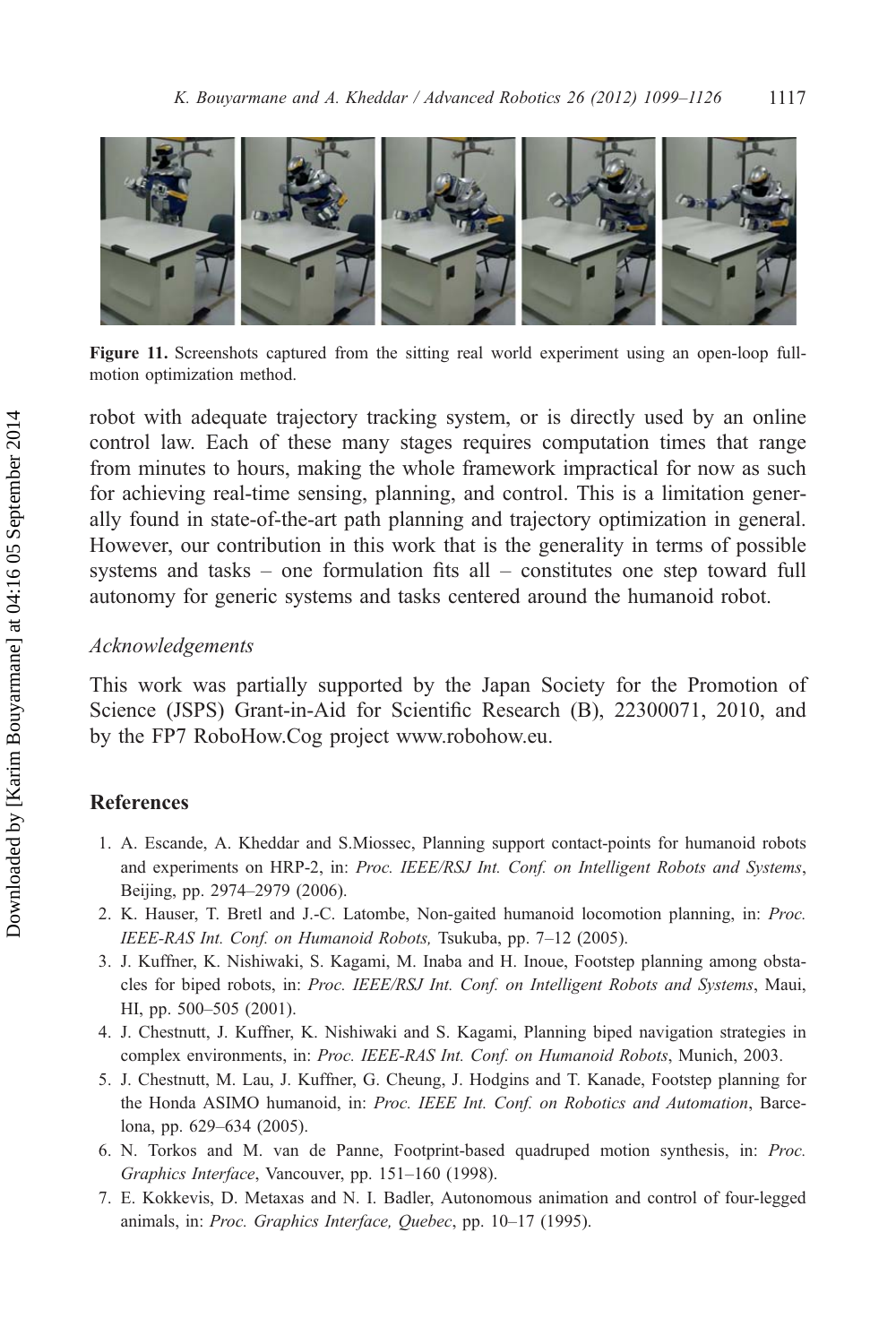- 8. K. Hauser and J.-C. Latombe, Multi-modal motion planning in non-expansive spaces, Int. J. Robotics Res. 29(7), 897–915 (June 2010).
- 9. A. Escande, A. Kheddar, S. Miossec and S. Garsault, Planning support contact-points for acyclic motions and experiments on HRP-2, in: Proc. Int. Symp. on Experimental Robotics, Athens, pp. 293–302 (2008).
- 10. M. Erdmann and T. Lozano-Perez, On multiple moving objects, Algorithmica 2, 477–521 (1987).
- 11. J. van den Berg and M. Overmars, Prioritized motion planning for multiple robots, in: Proc. IEEE/RSJ Int. Conf. on Intelligent Robots and Systems, Edmonton, pp. 430–435 (2005).
- 12. T. Simeon, S. Leroy and J.-P. Laumond, Path coordination for multiple mobile robots: a resolution complete algorithm, IEEE Trans. Robotics Automat. 18, 42–49 (2002).
- 13. K. Bouyarmane and A. Kheddar, Multi-contact stances planning for multiple agents, in: Proc. IEEE Int. Conf. on Robotics and Automation, Shanghai, pp. 5546–5353 (2011).
- 14. K. Bouyarmane and A. Kheddar, Static multi-contact inverse problem for multiple humanoid robots and manipulated objects, in: Proc. IEEE-RAS Int. Conf. on Humanoid Robots, Nashville, TN, pp. 8–13 (2010).
- 15. K. Bouyarmane and A. Kheddar, Multi-contacts stances planning for humanoid locomotion and manipulation, in: Proc. 28th Ann. Conf. of the Robotics Society of Japan, Nagoya (2010).
- 16. J. C. Latombe, Robot Motion Planning. Kluwer Academic (1991).
- 17. K. Bouyarmane, A. Escande, F. Lamiraux and A. Kheddar, Potential field guide for multicontact humanoid motion planning, in: Proc. IEEE Int. Conf. on Robotics and Automation, Kobe, pp. 1165–1170 (2009).
- 18. S.M. LaValle, Planning Algorithms. Cambridge University Press, Cambridge, UK (2006).
- 19. S. M. LaValle, J. Yakey and L. Kavraki, A probabilistic roadmap approach for systems with closed kinematic chains, in: Proc. IEEE Int. Conf. on Robotics and Automation, Detroit, MI, pp. 1671–1676 (1999).
- 20. L. Han and N. M. Amato, A kinematics-based probabilistic roadmap method for closed chain systems, in: Proc. Workshop on Algorithmic Foundations of Robotics, Hanover, NH, pp. 233– 246 (2000).
- 21. J. Cortes, T. Siméon and J.-P. Laumond, A random loop generator for planning the motions of closed kinematic chains using PRM methods, in: Proc. IEEE Int. Conf. on Robotics and Automation, Washington, DC, pp. 2141–2146 (2002).
- 22. T. Bretl and S. Lall, Testing static equilibrium for legged robots, IEEE Trans. Robotics 24(4), 794–807 (2008).
- 23. M. Benallegue, A. Escande, S. Miossec and A. Kheddar, Fast  $C<sup>1</sup>$  proximity queries using support mapping of sphere-torus-patches bounding volumes, in: Proc. IEEE Int. Conf. on Robotics and Automation, Kobe, pp. 483–488 (2009).
- 24. E. G. Gilbert, D. W. Johnson and S. S. Keerthi, A fast procedure for computing the distance between complex objects in three-dimensional space, IEEE Trans. Robotics Automat. 4, 193–203 (1988).
- 25. L. E. Kavraki, P. Svestka, J. Claude Latombe and M. H. Overmars, Probabilistic roadmaps for path planning in high-dimensional configuration spaces, IEEE Trans. Robotics Automat. 12, 566–580 (1996).
- 26. S. LaValle, J. Kuffner, Rapidly-exploring random trees: progress and prospects, in: B. Donald, K. Lynch, and D. Rus (Eds.), Algorithmic and Computational Robotics: New Direction, A. K. Peters, Wellesley, pp. 293–308 (2001).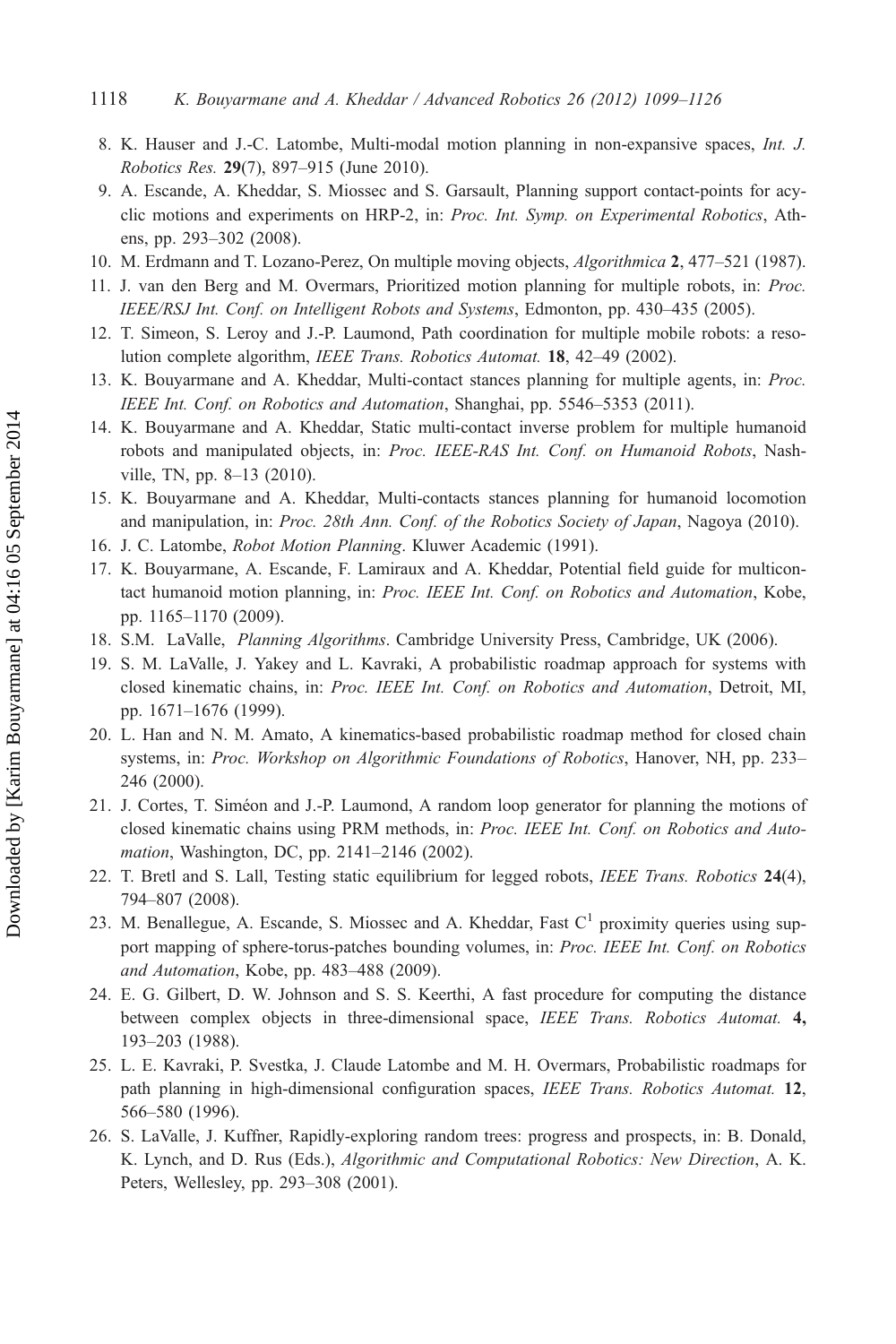- 27. A. Wachter and L. T. Biegler, On the implementation of an interior-point filter line-search algorithm for large-scale nonlinear programming, Math. Prog. 106, 25–57 (2006).
- 28. K. Yamane and Y. Nakamura, Dynamics filter concept and implementation of online motion generator for human figures, IEEE Trans. Robotics 19, 421-432 (2003).
- 29. J. J. Kuffner, S. Kagami, K. Nishiwaki, M. Inaba and H. Inoue, Dynamically-stable motion planning for humanoid robots, Autonom. Robots 12, 105–118 (2002).
- 30. K. Bouyarmane and A. Kheddar, Using a multi-objective controller to synthesize simulated humanoid robot motion with changing contact configuration, in: Proc. IEEE/RSJ Int. Conf. on Intelligent Robots and Systems, San Fransisco, CA, pp. 4414–4419 (2011).
- 31. S. Lengagne, P. Mathieu, A. Kheddar, and E. Yoshida, Generation of dynamic multi-contact motions: 2D case studies, in: Proc. IEEE-RAS Int. Conf. on Humanoid Robots, Nashville, TN, pp. 14–20 (2010).
- 32. Y. Abe, M. da Silva and J. Popovic, Multiobjective control with frictional contacts, in: Proc. ACM SIGGRAPH/Eurographics Symp. on Computer Animation, Aire-la-Ville, pp. 249–258 (2007).
- 33. S. Lengagne and K. Bouyarmane, Robots learn to walk like a senior citizen. [http://www.new](http://%20http://www.newscientist.com/article/dn19901-robots-learn-to-walk-like-a-senior-citizen.html)[scientist.com/article/dn19901-robots-learn-to-walk-like-a-senior-citizen.html](http://%20http://www.newscientist.com/article/dn19901-robots-learn-to-walk-like-a-senior-citizen.html) (December 2010).
- 34. M. W. Spong, S. Hutchinson and M. Vidyasagar, Robot Modeling and Control. Wiley, Hoboken, NJ (2005).
- 35. H. Bruyninckx and J. D. Schutter, Symbolic differentiation of the velocity mapping for a serial kinematic chain, Mech. Machine Theory 31(2), 135-148 (1996).
- 36. O. Lefebvre, F. Lamiraux and D. Bonnafous, Fast computation of robot–obstacle interactions in nonholonomic trajectory deformation, in: Proc. IEEE Int. Conf. on Robotics and Automation, Barcelona, pp. 4612–4617 (2005).
- 37. K. Kaneko, F. Kanehiro, S. Kajita, H. Hirukawa, T. Kawasaki, M. Hirata, K. Akachi and T. Isozumi, Humanoid Robot HRP-2, in: Proc. IEEE Int. Conf. on Robotics and Automation, Barcelona, pp. 1083–1090 (2004).

# Appendix A. Gradient Derivations

#### A.1. Geometric Gradients

The problem (26) is a constrained nonlinear optimization problem. To solve it we need to compute at least the gradients of the objective function and constraints. The gradients with respect to  $\lambda$  do not require particular attention. The gradients with respect to  $q$ , however, need careful derivations that we are going to detail. These gradients (as well as the computation of (15)) are all down to the computation of the three following analytical Jacobian matrices

$$
\frac{\partial \Omega_{r,l}(q_r)}{\partial q_r},\tag{27}
$$

$$
\frac{\partial [R_{r,l}(q_r)u]}{\partial q_r},\qquad(28)
$$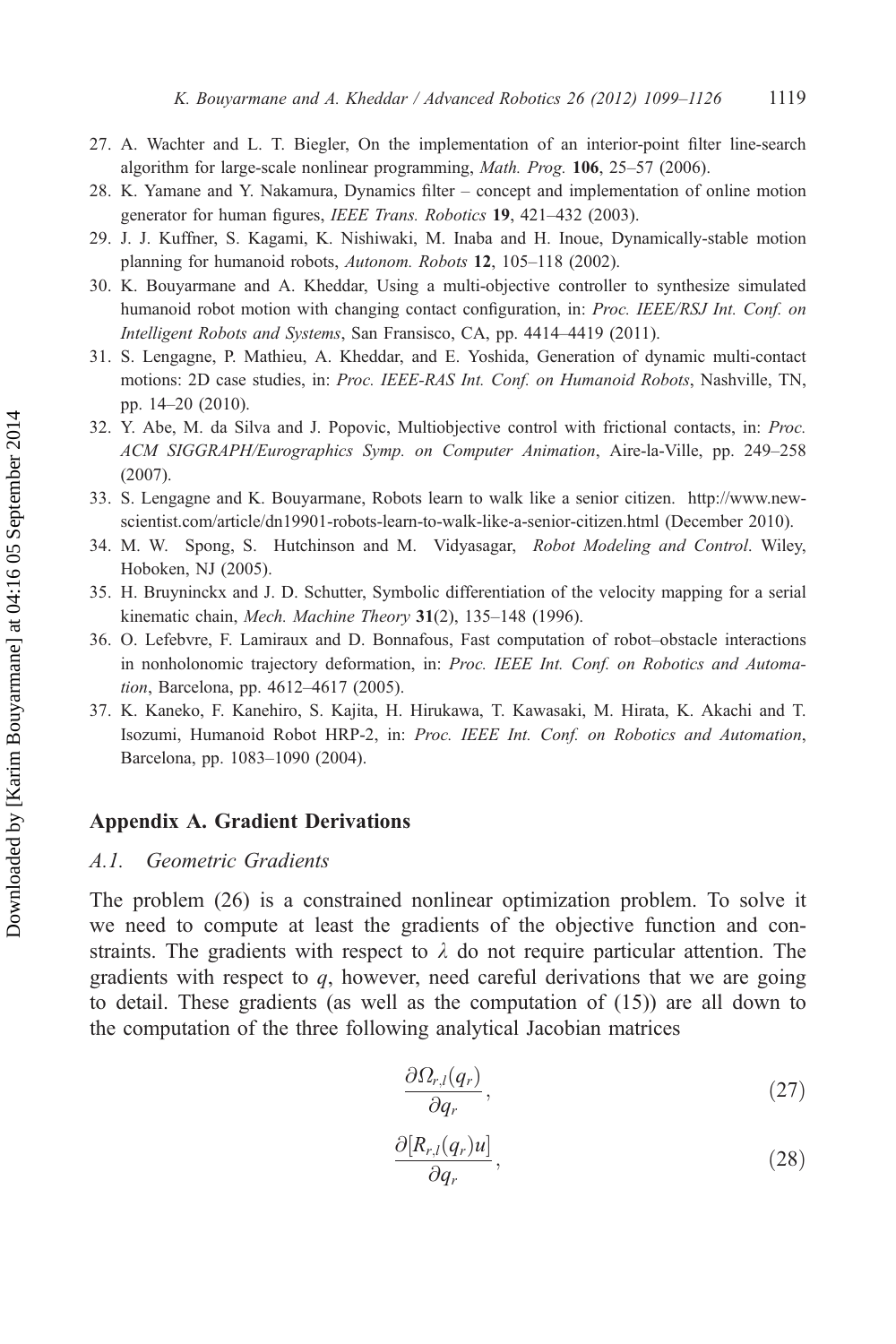1120 K. Bouyarmane and A. Kheddar / Advanced Robotics 26 (2012) 1099–1126

$$
\frac{\partial [R_{r,l}(q_r)^T u]}{\partial q_r},\qquad(29)
$$

where *u* is any arbitrary vector of  $\mathbb{R}^3$ . We consider the most general case in which  $q_r = (\xi_r, \phi_r, \theta_r)$ , the other cases follow straightforwardly.

To compute these Jacobian matrices we make use of the algorithmically-computable linear and angular *Geometric Jacobians* [34]  $J_{r,l}^{\text{lin}}$  and  $J_{r,l}^{\text{ang}}$  defined as

$$
\xi_{l,r}^{0} = J_{r,l}^{\text{lin}} \dot{\theta_r},\tag{30}
$$

$$
\omega_{r,l}^0 = J_{r,l}^{\text{ang}} \dot{\theta_r},\tag{31}
$$

where  $\dot{\xi}_{l,r}^0$  and  $\omega_{r,l}^0$  are, respectively, the root-frame-expressed linear and angular velocities of the link  $(r, l)$  relative to root link. If  $\phi = (\alpha, \beta, \gamma, \delta)$  is a unit quaternion, then let

$$
\rho(\phi) = \rho(\alpha, \beta, \gamma, \delta)
$$
  
= 
$$
\begin{pmatrix} 2(\alpha^2 + \beta^2) - 1 & 2(\beta\gamma - \alpha\delta) & 2(\beta\delta + \alpha\gamma) \\ 2(\beta\gamma + \alpha\delta) & 2(\alpha^2 + \gamma^2) - 1 & 2(\gamma\delta - \alpha\beta) \\ 2(\beta\delta - \alpha\gamma) & 2(\gamma\delta + \alpha\beta) & 2(\alpha^2 + \delta^2) - 1 \end{pmatrix},
$$
 (32)

be the corresponding orientation matrix. We can show that

$$
\frac{\partial \Omega_{r,l}}{\partial q_r} = \left[ \mathbf{1}_{3\times3} \middle| \left( \frac{\partial \rho}{\partial \alpha} \Omega_{r,l}^0, \frac{\partial \rho}{\partial \beta} \Omega_{r,l}^0, \frac{\partial \rho}{\partial \gamma} \Omega_{r,l}^0, \frac{\partial \rho}{\partial \delta} \Omega_{r,l}^0 \right) \middle| R_{r,0} J_{r,l}^{\text{lin}} \right],\tag{33}
$$

$$
\frac{\partial [R_{r,l}u]}{\partial q_r} = \left[ \mathbf{0}_{3\times3} \middle| \left( \frac{\partial \rho}{\partial \alpha} R_{r,l}^0 u, \frac{\partial \rho}{\partial \beta} R_{r,l}^0 u, \frac{\partial \rho}{\partial \gamma} R_{r,l}^0 u, \frac{\partial \rho}{\partial \delta} R_{r,l}^0 u \right) \right] - R_{r,0} \left[ (R_{r,l}^0 u) \times \left] J_{r,l}^{\text{ang}} \right],\tag{34}
$$

$$
\frac{\partial [R_{r,l}^T u]}{\partial q_r} = \left[ \mathbf{0}_{3\times3} \middle| \left( R_{r,l}^0 \frac{\partial \rho^T}{\partial \alpha} u, R_{r,l}^0 \frac{\partial \rho^T}{\partial \beta} u, R_{r,l}^0 \frac{\partial \rho^T}{\partial \gamma} u, R_{r,l}^0 \frac{\partial \rho^T}{\partial \delta} u \right) \middle| R_{r,l}^0 \left[ (R_{r,0}^T u) \times \left| J_{r,l}^{\text{ang}} \right| \right],
$$
\n(35)

where the notation  $[v \times]$  is used to denote the skew symmetric matrix that corresponds the cross product by the vector v of  $\mathbb{R}^3$ . The partial derivatives of  $\rho$  are expressed at  $\phi_r$ .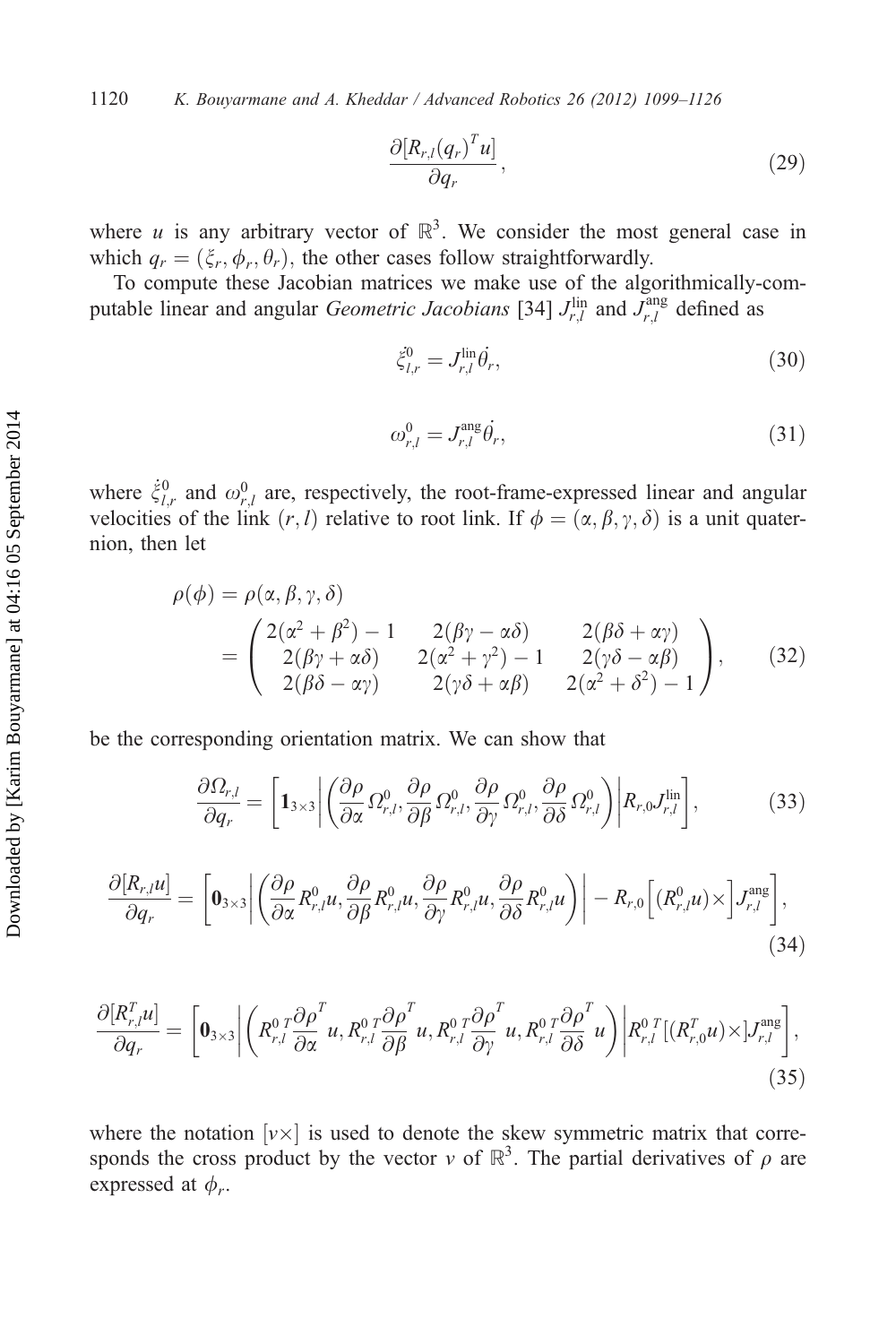## A.2. Torque Gradients

Let  $\mu \in \{1, ..., \Theta_r\}$  and  $\Upsilon_{r,l}^{\mu}$  denote the  $\mu$ th column of  $\Upsilon_{r,l}$  defined in (15). In order to compute the gradient of the constraint (19), we need to compute the parorder to compute the gradient of the constraint (19), we need to compute the partial derivatives of the mappings

$$
\Upsilon_1: q_{r_{i1}} \mapsto \Upsilon_{r_{i1},l_{i1}}^{\mu}(q_{r_{i1}},a_{s_{i1},j}), \qquad (36)
$$

$$
\Upsilon_2: (q_{r_{i1}}, q_{r_{i2}}) \mapsto \Upsilon_{r_{i2}, l_{i2}}^{\mu}(q_{r_{i2}}, d'_{s_{i2}, j}(q_{r_{i1}}, q_{r_{i2}})). \tag{37}
$$

Let  $D_1 T_{r,l}^{\mu}$  and  $D_2 T_{r,l}^{\mu}$  denote the partial derivatives of  $(q_r, b) \mapsto T_{r,l}^{\mu}(q_r, b)$  with respect to a and b respectively (recall that b is an arbitrary  $\mathbb{R}^3$  variable). We have respect to  $q_r$  and b, respectively (recall that b is an arbitrary  $\mathbb{R}^3$  variable). We have

$$
\frac{\partial \Upsilon_1}{\partial q_{r_{i1}}} = D_1 \Upsilon_{r_{i1},l_{i1}}^{\mu} (q_{r_{i1}}, a_{s_{i1},j}), \qquad (38)
$$

$$
\frac{\partial \Upsilon_2}{\partial q_{r_{i1}}} = D_2 \Upsilon_{r_{i2},l_{i2}}^{\mu} (q_{r_{i2}},q_{s_{i2},j}) \frac{\partial a_{s_{i2},j}^{\prime} (q_{r_{i1}},q_{r_{i2}})}{\partial q_{r_{i1}}},\tag{39}
$$

$$
\frac{\partial \Upsilon_2}{\partial q_{r_2}} = D_1 \Upsilon_{r_2,l_2}^{\mu}(q_{r_2},d'_{s_2,j}) + D_2 \Upsilon_{r_2,l_2}^{\mu}(q_{r_2},d'_{s_2,j}) \frac{\partial d'_{s_2,j}(q_{r_1},q_{r_2})}{\partial q_{r_2}}.
$$
(40)

In these expressions, the two derivatives

$$
\frac{\partial a'_{s_2,j}(q_{r_{i1}},q_{r_{i2}})}{\partial q_{r_{i1}}}, \frac{\partial a'_{s_2,j}(q_{r_{i1}},q_{r_{i2}})}{\partial q_{r_{i2}}}
$$
(41)

can be computed directly using the three Jacobian matrices  $(27)$ – $(29)$ . Indeed from (14) we have, denoting temporarily  $v = A_{s_{i1},j}(q_{r_{i1}}) - \Omega_{r_{i2},l_{i2}}(q_{r_{i2}})$ ,

$$
\frac{\partial a'_{s_{i2},j}(q_{r_{i1}}, q_{r_{i2}})}{\partial q_{r_{i1}}} = R_{r_{i2},l_{i2}}(q_{r_{i2}})^T \frac{\partial A_{s_{i1},j}(q_{r_{i1}})}{\partial q_{r_{i1}}},
$$
(42)

$$
\frac{\partial a'_{s_{i2},j}(q_{r_{i1}},q_{r_{i2}})}{\partial q_{r_{i2}}} = \frac{\partial [R_{r_{i2},l_{i2}}(q_{r_{i2}})^T v]}{\partial q_{r_{i2}}} - R_{r_{i2},l_{i2}}(q_{r_{i2}})^T \frac{\partial \Omega_{r_{i2},l_{i2}}(q_{r_{i2}})}{\partial q_{r_{i2}}}.
$$
(43)

and  $D_2 \Upsilon_{r,l}^{\mu}$  require a last derivation effort. As for the former, we can write, denoting temporarily  $\zeta_{\mu}$  and  $\psi_{\mu}$  the  $\mu$ th column of  $J_{r,l}^{\text{lin}}$  and  $J_{r,l}^{\text{ang}}$ , respectively,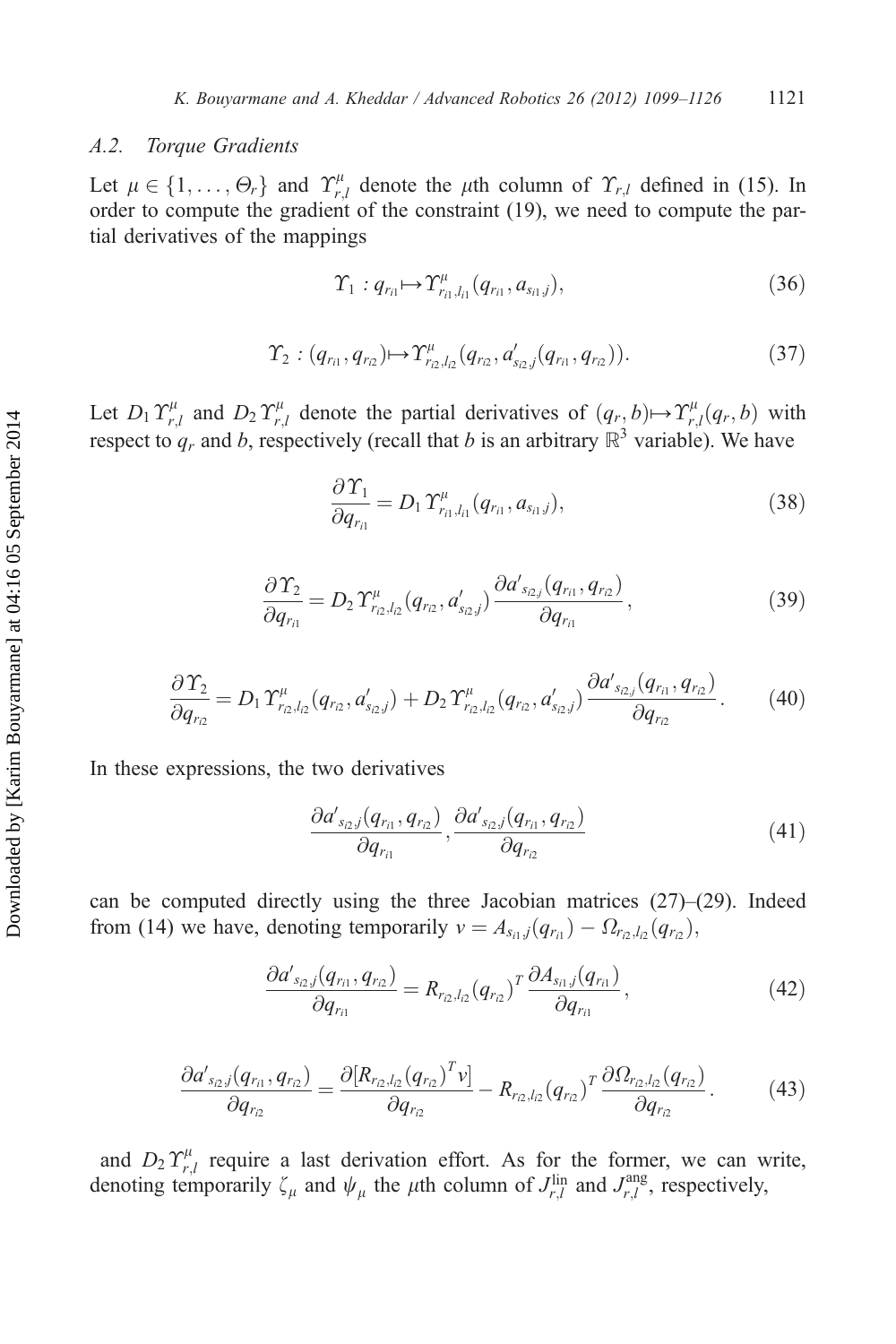$$
D_1 \Upsilon_{r,l}^{\mu}(q_r, b) = \left[ \mathbf{0}_{3 \times 3} \middle| \left( \frac{\partial \rho}{\partial \alpha} \zeta_{\mu}(b), \frac{\partial \rho}{\partial \beta} \zeta_{\mu}(b), \frac{\partial \rho}{\partial \gamma} \zeta_{\mu}(b), \frac{\partial \rho}{\partial \delta} \zeta_{\mu}(b) \right) \middle| R_{r,0} \left( \frac{\partial \zeta_{\mu}(b)}{\partial \theta_{r,\nu}} \right)_{\nu \in \{1, \dots, \Theta_r\}} \right],
$$
\n(44)

where

$$
\zeta_{\mu}(b) = \zeta_{\mu} + \psi_{\mu} \times [R_{r,l}^{0}b]
$$
\n(45)

is the  $\mu$ th column of the linear Geometric Jacobian expressed at the point b, and, by generalizing the result of [35] to floating-base mechanisms,

$$
\frac{\partial \zeta_{\mu}(b)}{\partial \theta_{r,v}} = \begin{cases} \psi_{v} \times \zeta_{\mu}(b) & \text{if } v < \mu, \\ \psi_{\mu} \times \zeta_{\mu}(b) & \text{if } v = \mu, \\ \psi_{\mu} \times \zeta_{v}(b) & \text{if } v > \mu. \end{cases}
$$
(46)

Finally, as for  $D_2 T_{r,l}^{\mu}$ , we have

$$
D_2 \Upsilon_{r,l}^{\mu} = R_{r,0} [(\psi_{\mu}) \times] R_{r,l}^0. \tag{47}
$$

# A.3. Distance Gradients

Let us compute the gradient of the constraint (20). Let  $P_1$  and  $P_2$  be, respectively, the closest points on  $\mathcal{B}_{\text{nc1}}$  and  $\mathcal{B}_{\text{nc2}}$ , such that  $\mathcal{D}(\mathcal{B}_{\text{nc1}}, \mathcal{B}_{\text{nc2}}) = ||P_2 - P_1||$ <br>if there is no collision and the farthest points such that if there is no collision and the farthest points such that  $\mathcal{D}(\mathcal{B}_{\text{nc}1}, \mathcal{B}_{\text{nc}2}) = -||P_2 - P_1||$  in case of interpenetration. The GJK algorithm<br>annulied on the STP-BV allows for the computation of such so-called witness applied on the STP-BV allows for the computation of such so-called witness points. The result in [36] makes the computation of this gradient straightforward by considering the Jacobians at the points  $P_{1_{\in \mathcal{B}_{\text{nc}}}$  and  $P_{2_{\in \mathcal{B}_{\text{nc}}}$  that are rigidly attached to  $\mathcal{B}_{\text{nc1}}$  and  $\mathcal{B}_{\text{nc2}}$ , respectively, and coincide with  $P_1$  and  $P_2$  in the configuration  $q$  at which we are computing the gradient. So we can write

$$
\frac{\partial \mathcal{D}(\mathcal{B}_{\text{nc1}}, \mathcal{B}_{\text{nc2}})}{\partial q} = \begin{cases} \frac{(P_1 - P_2)^T}{||P_1 - P_2||} \left( \frac{\partial P_1_{\in \mathcal{B}_{\text{nc1}}}}{\partial q_{r_1}} - \frac{\partial P_2_{\in \mathcal{B}_{\text{nc2}}}}{\partial q_{r_2}} \right) & \text{if there is no collision,} \\ -\frac{(P_1 - P_2)^T}{||P_1 - P_2||} \left( \frac{\partial P_1_{\in \mathcal{B}_{\text{nc1}}}}{\partial q_{r_1}} - \frac{\partial P_2_{\in \mathcal{B}_{\text{nc2}}}}{\partial q_{r_2}} \right) & \text{if there is interpretation.} \end{cases}
$$
(48)

# Appendix B. Complexity Analysis

Let us denote B the branching factor of the search tree  $\mathcal T$  constructed in Algorithm 1. B is dominated by the total number of possible surface pairs that can constitute a contact. To count the total number of such possible surface pairs, we first recall that a surface  $(r', l', s')$  can be in contact with any other surface not<br>belonging to the same link  $l'$ . Thus the number of surfaces with which  $(r', l', s')$ belonging to the same link l'. Thus the number of surfaces with which  $(r', l', s')$ can be in contact is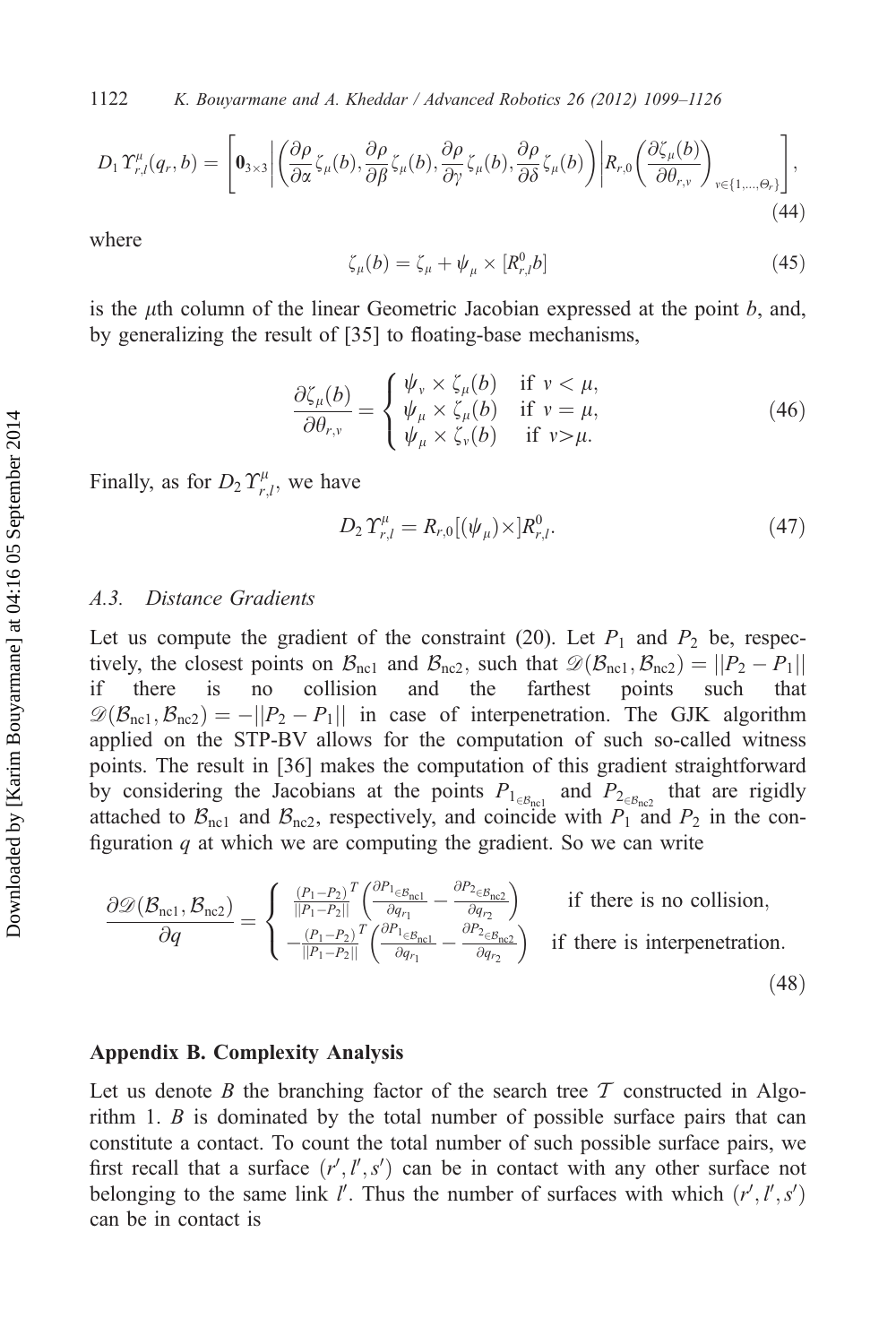K. Bouyarmane and A. Kheddar / Advanced Robotics  $26$  (2012) 1099–1126 1123

$$
\sum_{r \neq r'} \sum_{l} S_{r,l} + \sum_{l \neq l'} S_{r',l}, \tag{49}
$$

and the total number of possible surface pairs that can be in contact is thus

$$
\sum_{r',l'} \left[ S_{r',l'} \left( \sum_{r \neq r'} \sum_l S_{r,l} + \sum_{l \neq l'} S_{r',l} \right) \right] \leq \left[ \sum_{r,l} S_{r,l} \right]^2.
$$
 (50)

Let  $n_S = \sum_{r,l} S_{r,l}$  denote the total number of surfaces, we can thus write

$$
B = \mathcal{O}(n_S^2). \tag{51}
$$

Let now h denote the number of steps in the final solution.  $h$  is the height of the tree T. The worst case complexity of Algorithm 1 is when the tree is full. If  $C_w$ denotes the worst case complexity, then we have

$$
C_w = \mathcal{O}(B^h). \tag{52}
$$

We now need to estimate h. The notation  $||\sigma_{init} - \sigma_{goal}||$  will here refer to an Euclidean distance between two arbitrary points belonging respectively to the Euclidean distance between two arbitrary points belonging, respectively, to the initial and goal stance print, and  $d$  a characteristic dimension of the system of robots (for instance the length of the leg of a humanoid robot). We can write a domination relation for h as

$$
h = \mathcal{O}\left(\frac{||\sigma_{\text{init}} - \sigma_{\text{goal}}||}{d}\right). \tag{53}
$$

Finally from (49), (51), and (52), we can express the worst case complexity in terms of the input data of the problem

$$
C_w = \mathcal{O}\left(n_S^{2\left[\left|\left|\sigma_{\text{init}} - \sigma_{\text{goal}}\right|\right|/d\right]}\right).
$$
\n(54)

In practice, the search tree is rarely full. More than that, it is often very sparse. Therefore the complexity that expresses more accurately the average behavior of Algorithm 4 would be the best case complexity, that we denote  $C_b$ .

In this case we have a linear relation

$$
C_b = \mathcal{O}(hB),\tag{55}
$$

and therefore

$$
C_b = \mathcal{O}\left(\frac{||\sigma_{\text{init}} - \sigma_{\text{goal}}||}{d}n_S^2\right).
$$
 (56)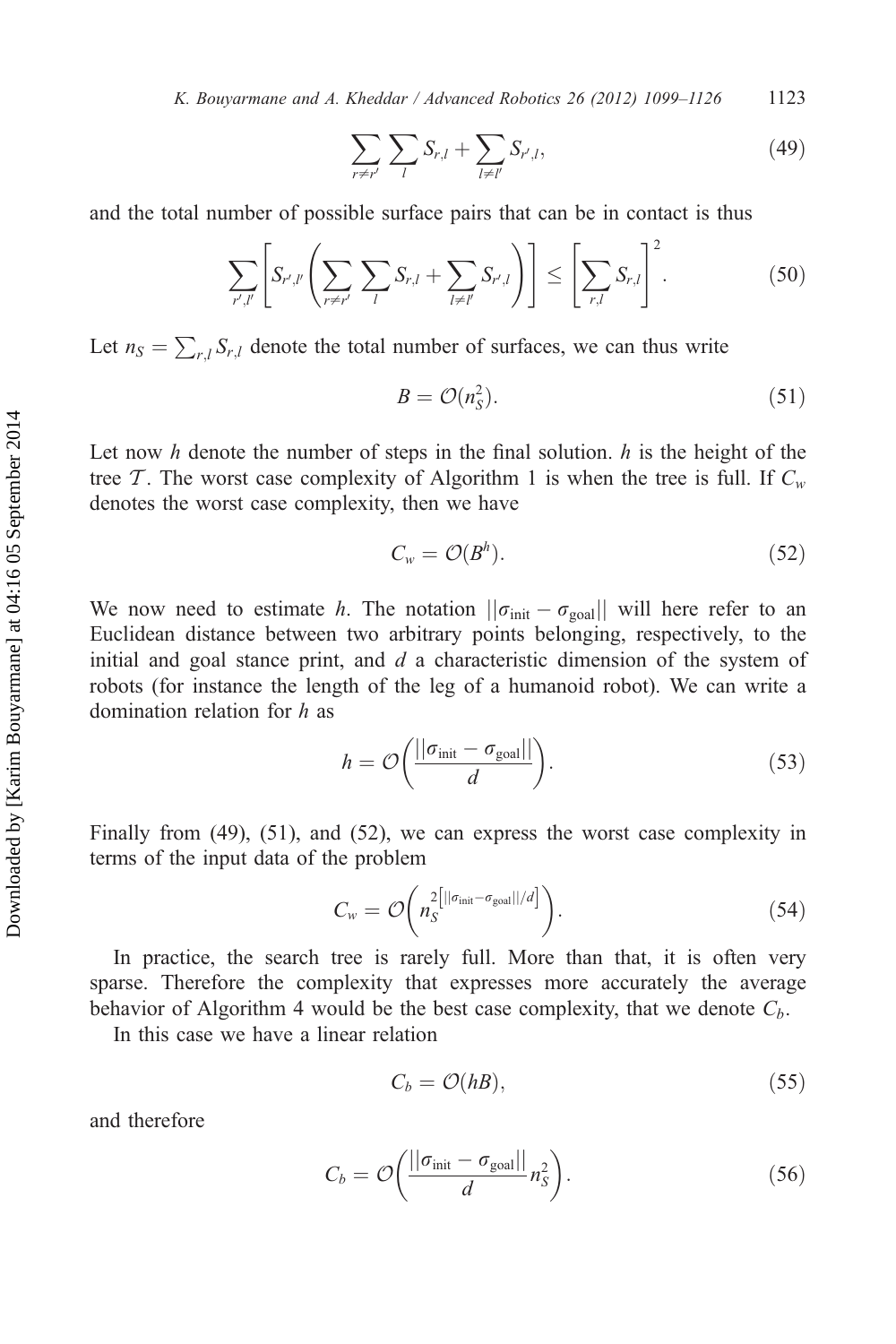# Appendix C. Notation Tables

Table 1. Systems

| N                                        | number of entities (robots and objects) constituting the system                 |
|------------------------------------------|---------------------------------------------------------------------------------|
| $r \in \{0, , N\}$                       | index of the entity, or the environment (case $r = 0$ )                         |
| $q_r \in \mathcal{C}_r$                  | configuration and configuration space of the entity $r$                         |
| $q \in \mathcal{C}$                      | configuration and configuration space of the whole system                       |
| $L_r$                                    | number of rigid links in the entity $r$                                         |
| $l \in \{0, \ldots, L_r - 1\}$           | index of the link in the entity $r(l = 0$ is the root link)                     |
| $\Theta_r$                               | number of actuated joints of the entity $r$ (robot)                             |
| $\theta_r \in \mathbb{R}^{\Theta_r}$     | joint angle vector of the entity $r$ (robot)                                    |
| $\zeta_r$                                | position of the root link of the entity $r$                                     |
| $\phi_r$                                 | orientation (unit quaternion) of the root link of the entity $r$                |
| $\Omega_{r,l}$ (resp. $\Omega_{r,l}^0$ ) | global position of link $l$ of the entity r expressed in the global (resp. root |
|                                          | link) frame                                                                     |
| $R_{r,l}$ (resp. $R_{r,l}^{0}$ )         | global orientation matrix of link $l$ of the entity $r$ expressed in the global |
|                                          | (resp. root link) frame                                                         |

## Table 2. Contact surfaces and contacts

| $S_{r,l}$                                | number of contact surfaces on link $l$ of entity $r$                           |
|------------------------------------------|--------------------------------------------------------------------------------|
| $s \in \{1, \ldots, S_{r,l}\}\$          | index of the surface in link $l$ of entity $r$                                 |
| $(O_s, \vec{x}_s, \vec{y}_s, \vec{z}_s)$ | frame corresponding to the surface $s$                                         |
| $V_{s}$                                  | number of vertices of the polygonal shape of the surface s                     |
| $a_{s}$ (resp. $A_{s}$ )                 | vertex of the surface s expressed in the link's local (resp. the global) frame |
| $\mathcal{C}$                            | contact between surfaces $s_1$ and $s_2$                                       |
| $(x_c, y_c, \vartheta_c)$                | relative position and orientation of the two surfaces in contact               |
|                                          |                                                                                |

Table 3. Stances and stance set

| $E_{\rm ctc}$                         | set of all contacts                                                                                          |
|---------------------------------------|--------------------------------------------------------------------------------------------------------------|
| $\sigma$                              | stance (set of contacts, subset of $E_{\text{ctc}}$ )                                                        |
| $n_{\sigma}$                          | number of contacts in stance $\sigma$                                                                        |
| $\mathcal{Q}_{\sigma}$                | submainfold consisting of the configurations that geometrically realize $\sigma$                             |
| ${\mathcal F}_\sigma$                 | subset of $\mathcal{Q}_{\sigma}$ made of physically feasible configurations                                  |
| $\Sigma$                              | set of all stances (subset of $2^{E_{\text{ctc}}}\)$                                                         |
| p                                     | direct kinematics mapping from $\mathcal C$ to $\Sigma$                                                      |
| $\text{Adj}^+(\sigma)$                | set of stances adjacent to $\sigma$ by adding one contact                                                    |
| Adj <sup><math>-(\sigma)</math></sup> | set of stances adjacent to $\sigma$ by removing one contact                                                  |
| $Adj(\sigma)$                         | set of stance adjacent to sigma (union of Adj <sup>+</sup> ( $\sigma$ ) and Adj <sup>-</sup> ( $\sigma$ ))   |
| $\sim_{\sigma}$                       | equivalence relation on Adj <sup>+</sup> ( $\sigma$ ) erasing the specification of the position of the added |
|                                       | contact                                                                                                      |
| $\left[\sigma'\right]_{\sim_c}$       | equivalence class of which $\sigma$ ' is a representative                                                    |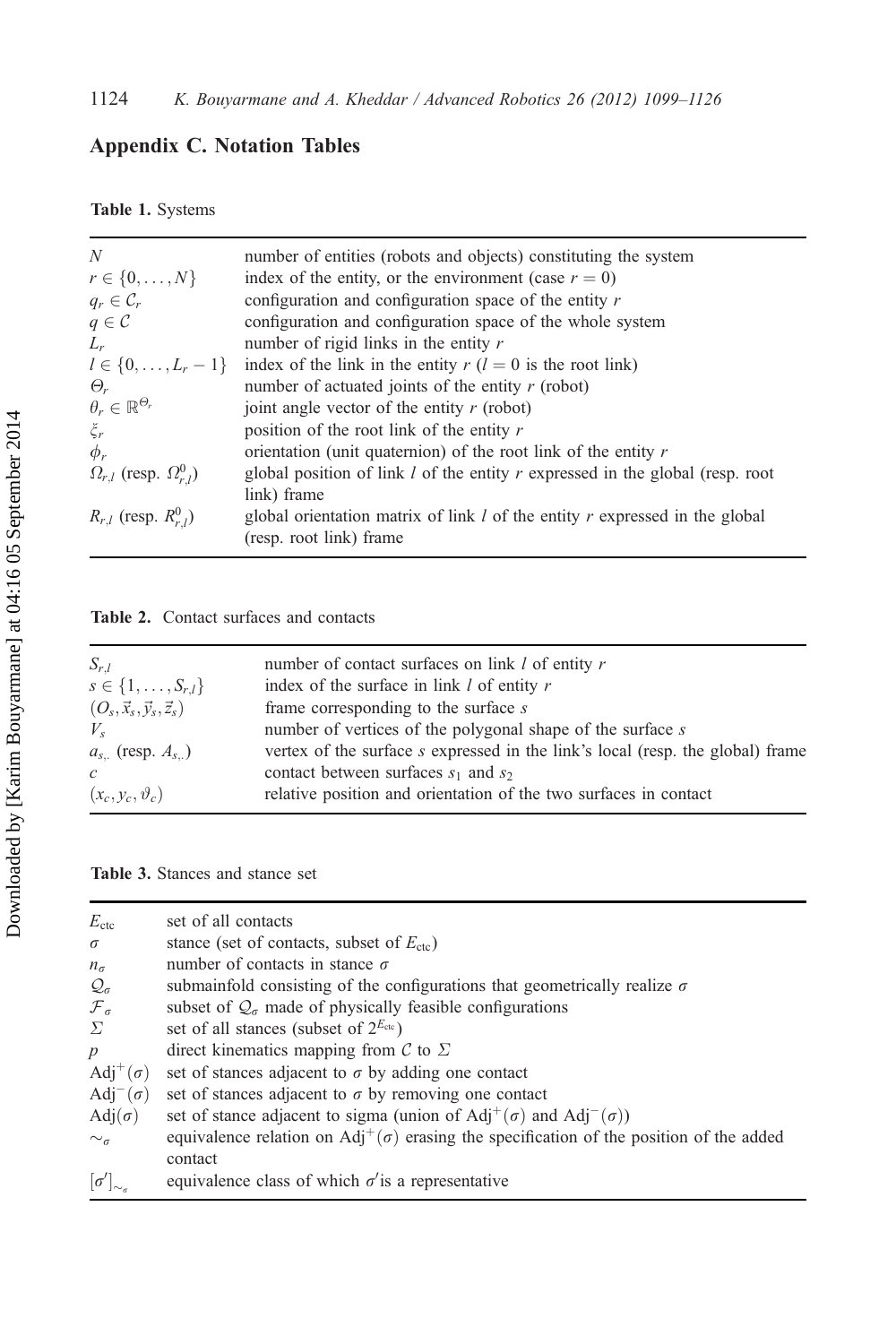Table 4. Statics and IK solver parameters

| $c_i$                              | <i>i</i> th contact of the stance $\sigma$                                          |
|------------------------------------|-------------------------------------------------------------------------------------|
| $s_{i1}$ (resp. $s_{i2}$ )         | smaller area (resp. larger area) surface of the surfaces constituting $c_i$         |
| $f_{i,j}$                          | contact force applied by $l_{i2}$ on $l_{i1}$ at $a_{s_{i1},j}$                     |
| $a'_{s_{i2}}$                      | position of $a_{s_{i1}}$ expressed in the local frame of $s_{i2}$ 's link           |
| $m_r$                              | mass of the entity $r$                                                              |
| $C_r$                              | position of the center of mass of the entity $r$                                    |
| g                                  | gravity vector                                                                      |
| $\tau_r \in \mathbb{R}^{\Theta_r}$ | actuation torques of entity r                                                       |
| $\overline{I}$                     | the index set $\{1, \ldots, n_{\sigma}\}\$                                          |
| $I_1(r)$                           | set of indices of the contacts to which $r$ contributes with a smaller area surface |
| $I_2(r)$                           | set of indices of the contacts to which $r$ contributes with a larger area surface  |
| $I_3(r)$                           | set of indices of the contacts not involving any surface from r                     |
| K                                  | number of generators of the linearized friction cones                               |
| $U_{i,k}$                          | kth generator of the linearized friction cone at $a_{s_{i}}$                        |
| $\lambda_{i,j,k}$                  | $U_{i,k}$ 's coordinate of $f_{i,i}$                                                |
| obj                                | objective function to optimize by the inverse kinematics-and-statics solver         |
| $obj_i$                            | <i>i</i> th component of obj                                                        |
| $W_i$                              | weight of objective $obj_i$                                                         |

# Table 5. Search algorithm

| $\tau$           | search tree                                                               |
|------------------|---------------------------------------------------------------------------|
| $\mathcal{P}$    | priority queue                                                            |
| B                | branching factor of $T$                                                   |
| $\boldsymbol{h}$ | number of steps (height of $T$ )                                          |
| d                | characteristic dimension of the system (e.g. length of leg of a humanoid) |
| $n_S$            | total number of contact surfaces of the system                            |
| $C_w$            | worst-case complexity                                                     |
| $C_h$            | best-case complexity                                                      |

Table 6. Gradient computations

| $\rho$                                                                                                               | mapping from unit quaternions to rotation matrices                              |
|----------------------------------------------------------------------------------------------------------------------|---------------------------------------------------------------------------------|
| $(\alpha, \beta, \gamma, \delta)$                                                                                    | four components of a quaternion                                                 |
| $\gamma$                                                                                                             | modified Jacobian matrix                                                        |
| $\Upsilon_1, \Upsilon_2$                                                                                             | mapping from the configurations to $\Upsilon$                                   |
| $D_1, D_2$                                                                                                           | partial derivative operators                                                    |
| $\mathcal{B}_{\text{nc1}}, \mathcal{B}_{\text{nc2}}$                                                                 | bounding volumes of two links that necessitate a collision-avoidance constraint |
| $\mathscr{D}(\mathcal{B}_{\rm nc1}, \mathcal{B}_{\rm nc2})$                                                          | signed distance between the two bounding volumes                                |
| $P_1, P_2$                                                                                                           | witness point                                                                   |
|                                                                                                                      | linear Geometric Jacobian at the origin of link l of entity r                   |
|                                                                                                                      | angular Geometric Jacobian of link l of entity r                                |
|                                                                                                                      | linear velocity of link $l$ of entity $r$ relative to the entity's root link    |
| $\begin{array}{l} J^{\mathrm{lin}}_{r,l} \\ J^{\mathrm{ang}}_{r,l} \\ \xi^{0}_{r,l} \\ \omega^{0}_{r,l} \end{array}$ | angular velocity of link $l$ of entity $r$ relative to the entity's root link   |
| $\zeta_\mu$                                                                                                          | $\mu$ th column of $J_{r}^{\text{lin}}$                                         |
| $\psi_{\mu}$                                                                                                         | $\mu$ th column of $J_{r}^{\text{ang}}$                                         |